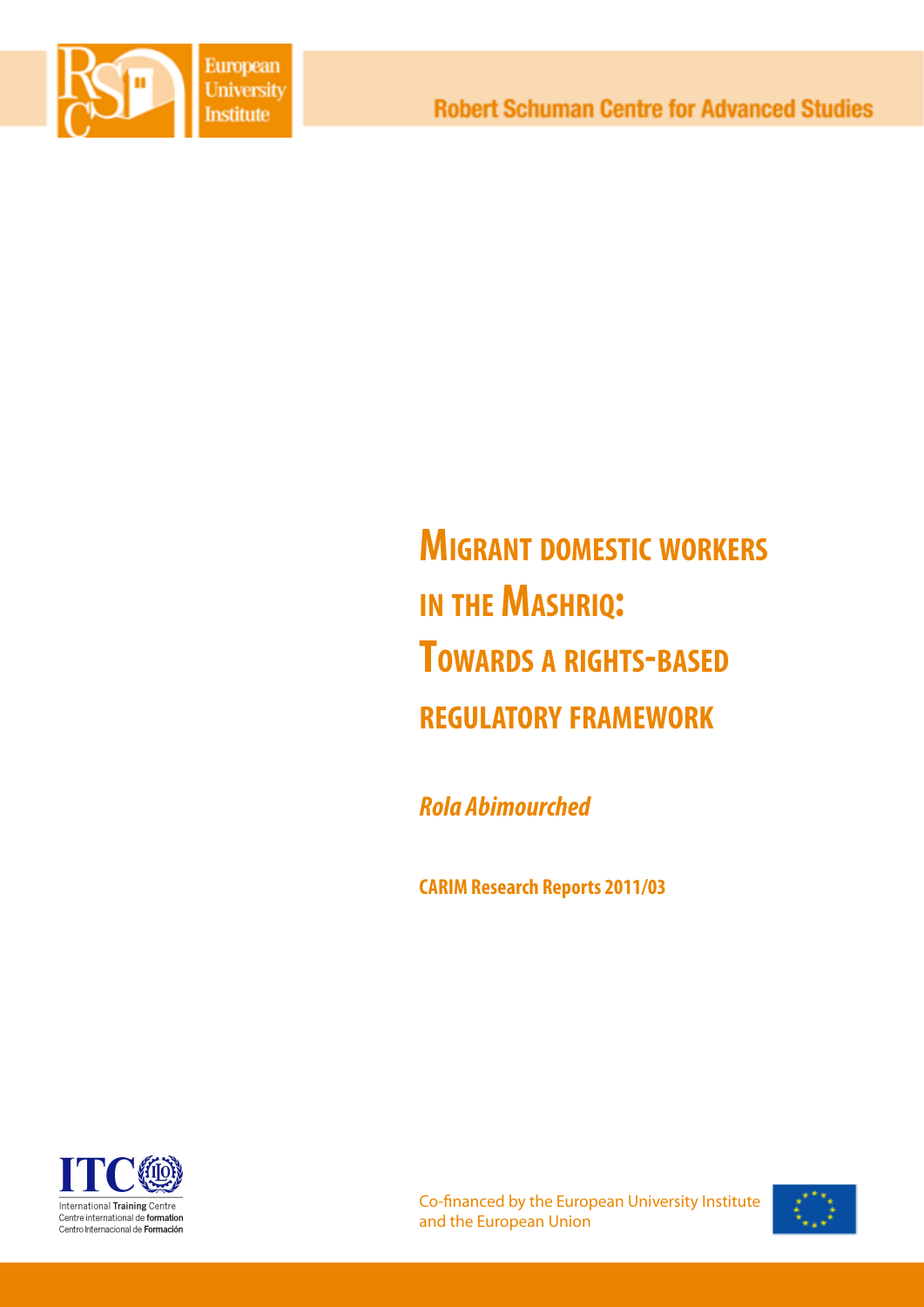# **EUROPEAN UNIVERSITY INSTITUTE, FLORENCE ROBERT SCHUMAN CENTRE FOR ADVANCED STUDIES**

**Migrant domestic workers in the Mashriq: Towards a rights-based regulatory framework**

**ROLA ABIMOURCHED** 

# **CARIM**

# **EURO-MEDITERRANEAN CONSORTIUM FOR APPLIED RESEARCH ON INTERNATIONAL MIGRATION**

# **RESEARCH REPORT, CARIM-RR 2011/03**

# **BADIA FIESOLANA, SAN DOMENICO DI FIESOLE (FI)**

This publication has been written in the framework of the partnership with the International Organisation on Migration (IOM) and the ILO International Training Centre.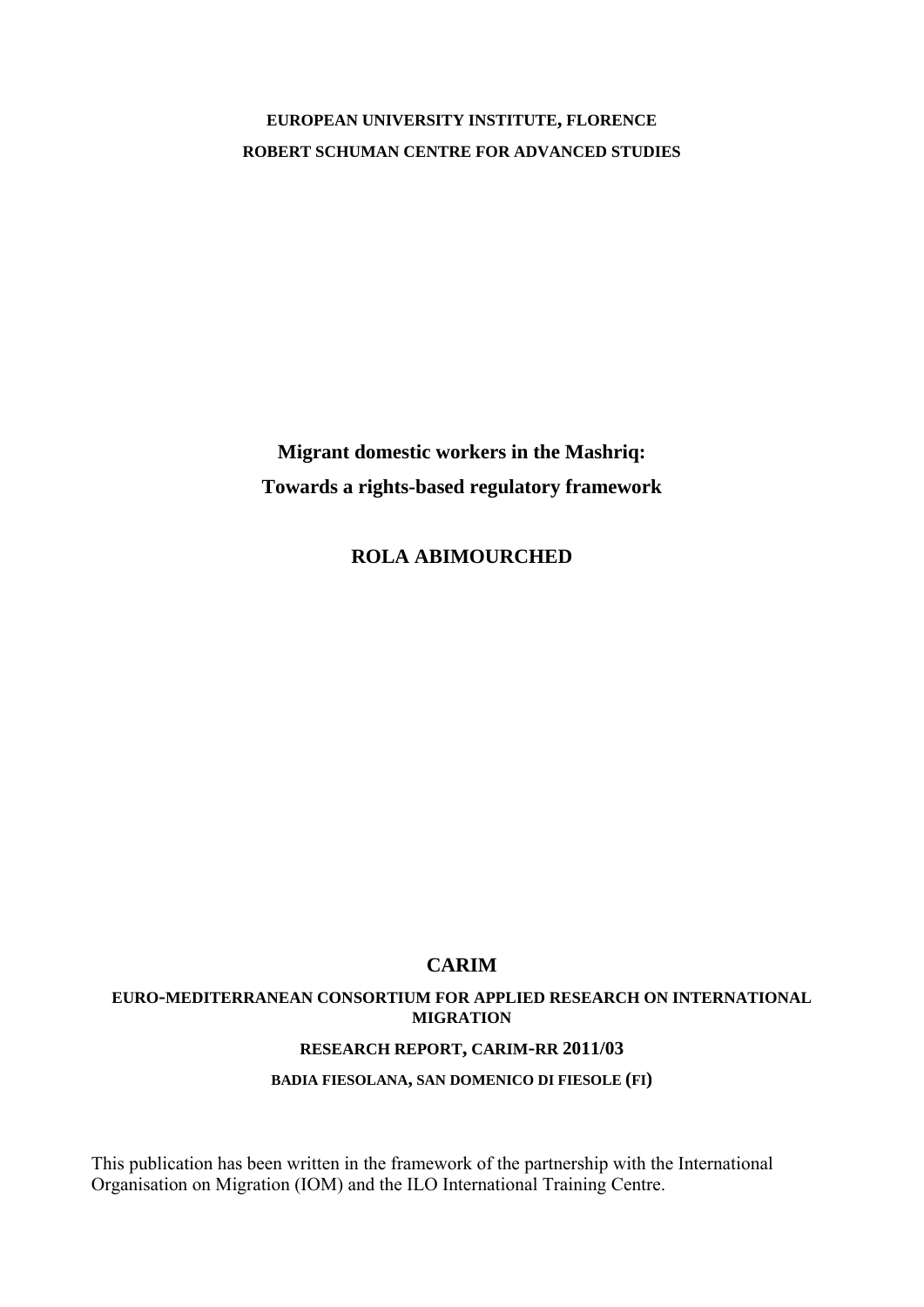© 2011, European University Institute Robert Schuman Centre for Advanced Studies

This text may be downloaded only for personal research purposes. Any additional reproduction for other purposes, whether in hard copies or electronically, requires the consent of the Robert Schuman Centre for Advanced Studies. Requests should be addressed to carim@eui.eu

If cited or quoted, reference should be made as follows:

[Full name of the author(s)], [title], CARIM Research Reports [series number], Robert Schuman Centre for Advanced Studies, San Domenico di Fiesole (FI):European University Institute, [year of publication].

THE VIEWS EXPRESSED IN THIS PUBLICATION CANNOT IN ANY CIRCUMSTANCES BE REGARDED AS THE OFFICIAL POSITION OF THE EUROPEAN UNION

> European University Institute Badia Fiesolana I – 50014 San Domenico di Fiesole (FI) Italy

> http://www.eui.eu/RSCAS/Publications/ http://www.carim.org/Publications/ http://cadmus.eui.eu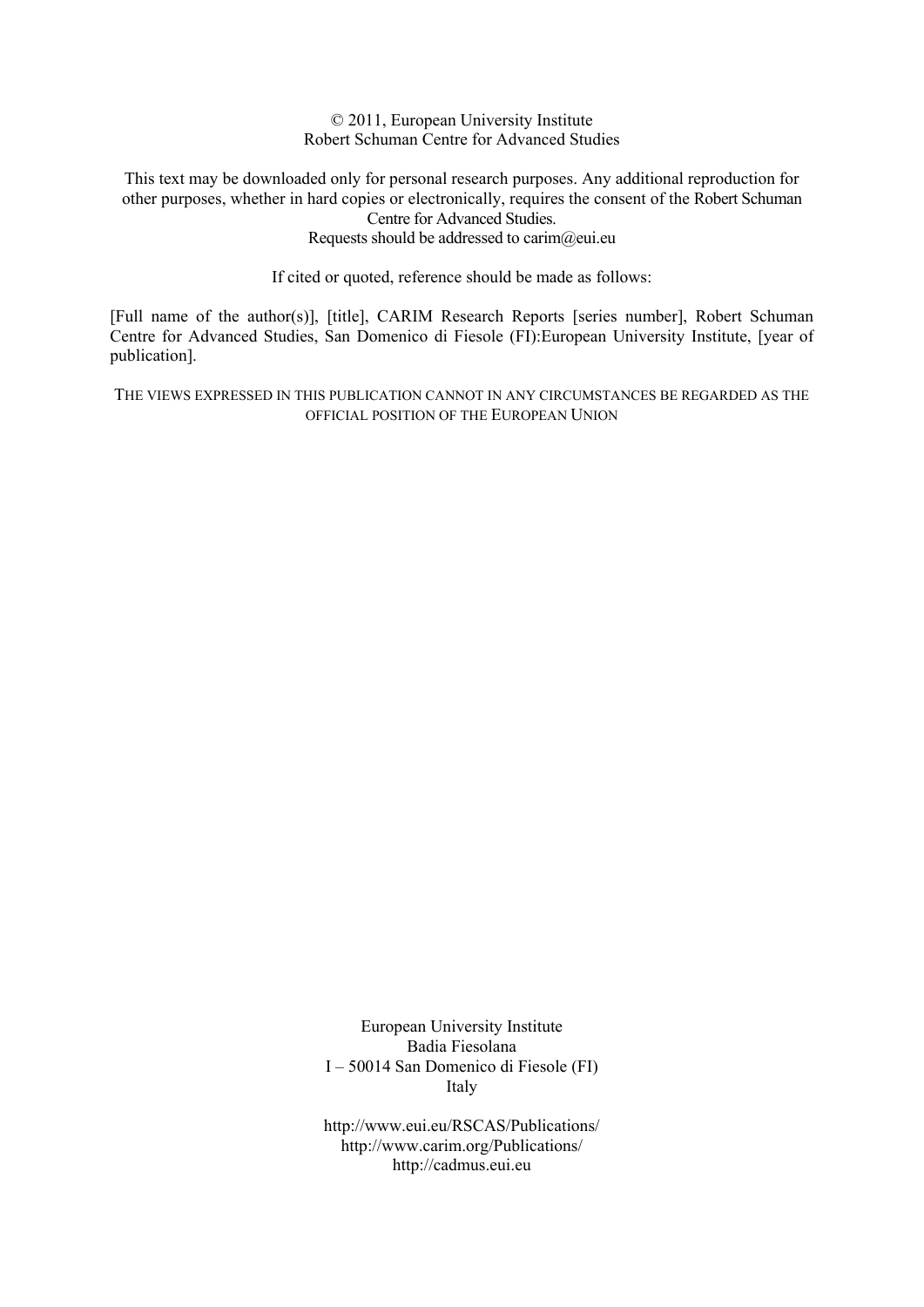### **CARIM**

The Euro-Mediterranean Consortium for Applied Research on International Migration (CARIM) was created at the European University Institute (EUI, Florence), in February 2004 and co-financed by the European Commission, DG AidCo, currently under the Thematic programme for the cooperation with third countries in the areas of migration and asylum.

Within this framework, CARIM aims, in an academic perspective, to observe, analyse, and forecast migration in Southern & Eastern Mediterranean and Sub- Saharan Countries (hereafter Region).

CARIM is composed of a coordinating unit established at the Robert Schuman Centre for Advanced Studies (RSCAS) of the European University Institute (EUI, Florence), and a network of scientific correspondents based in the 17 countries observed by CARIM: Algeria, Chad, Egypt, Israel, Jordan, Lebanon, Libya, Mali, Mauritania, Morocco, Niger, Palestine, Senegal, Sudan, Syria, Tunisia, and Turkey.

All are studied as origin, transit and immigration countries. External experts from the European Union and countries of the Region also contribute to CARIM activities.

CARIM carries out the following activities:

- Mediterranean and Sub-Saharan migration database;
- Research and publications;
- Meetings of academics and between experts and policy makers;
- Migration Summer School;
- Outreach.

The activities of CARIM cover three aspects of international migration in the Region: economic and demographic, legal, and socio-political.

Results of the above activities are made available for public consultation through the website of the project: www.carim.org

#### *For more information:*

Euro-Mediterranean Consortium for Applied Research on International Migration Robert Schuman Centre for Advanced Studies (EUI) Convento Via delle Fontanelle 19 50014 San Domenico di Fiesole Italy Tel: +39 055 46 85 878 Fax: + 39 055 46 85 755 Email: carim@eui.eu

# **Robert Schuman Centre for Advanced Studies**

http://www.eui.eu/RSCAS/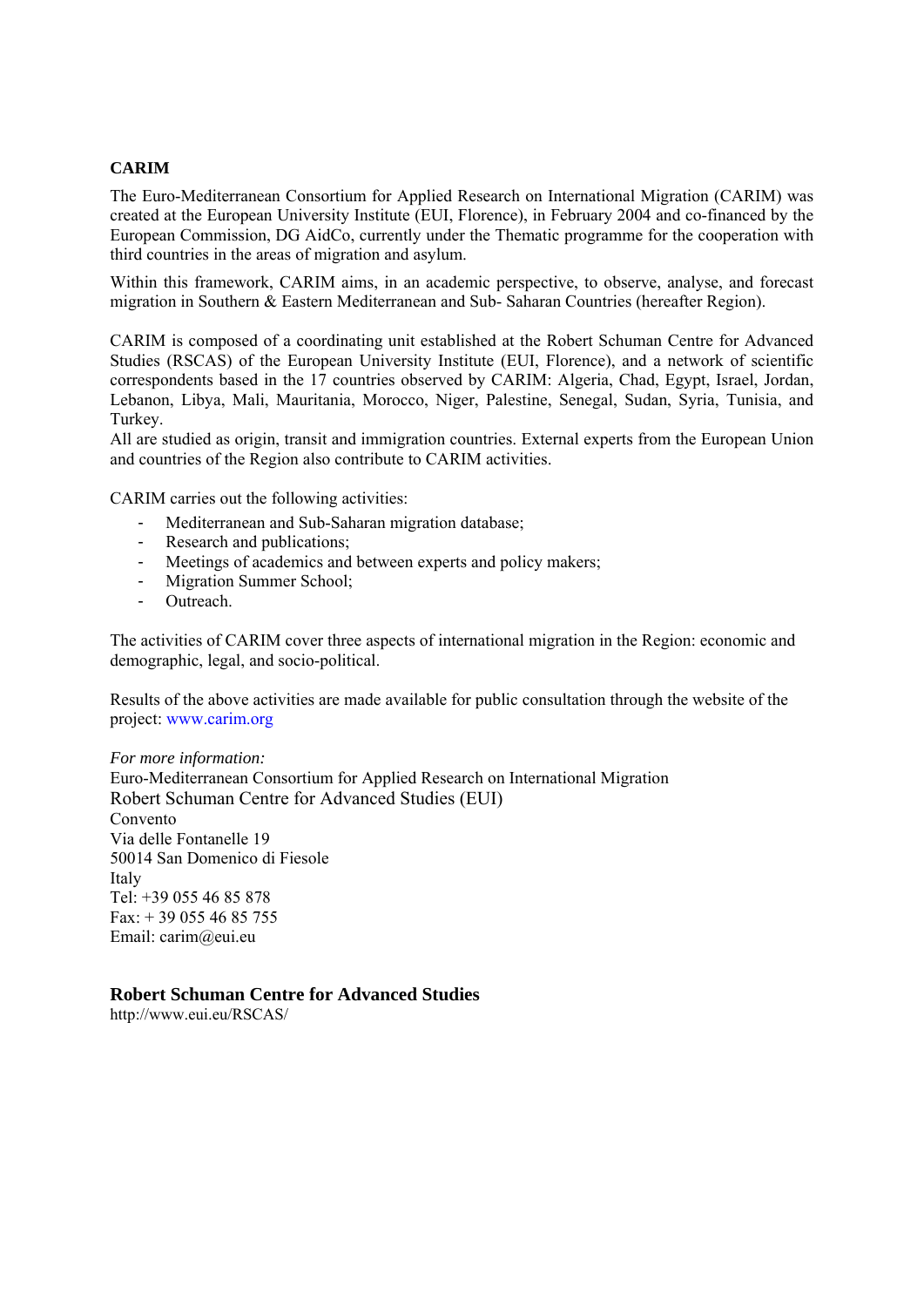# **Table of Contents**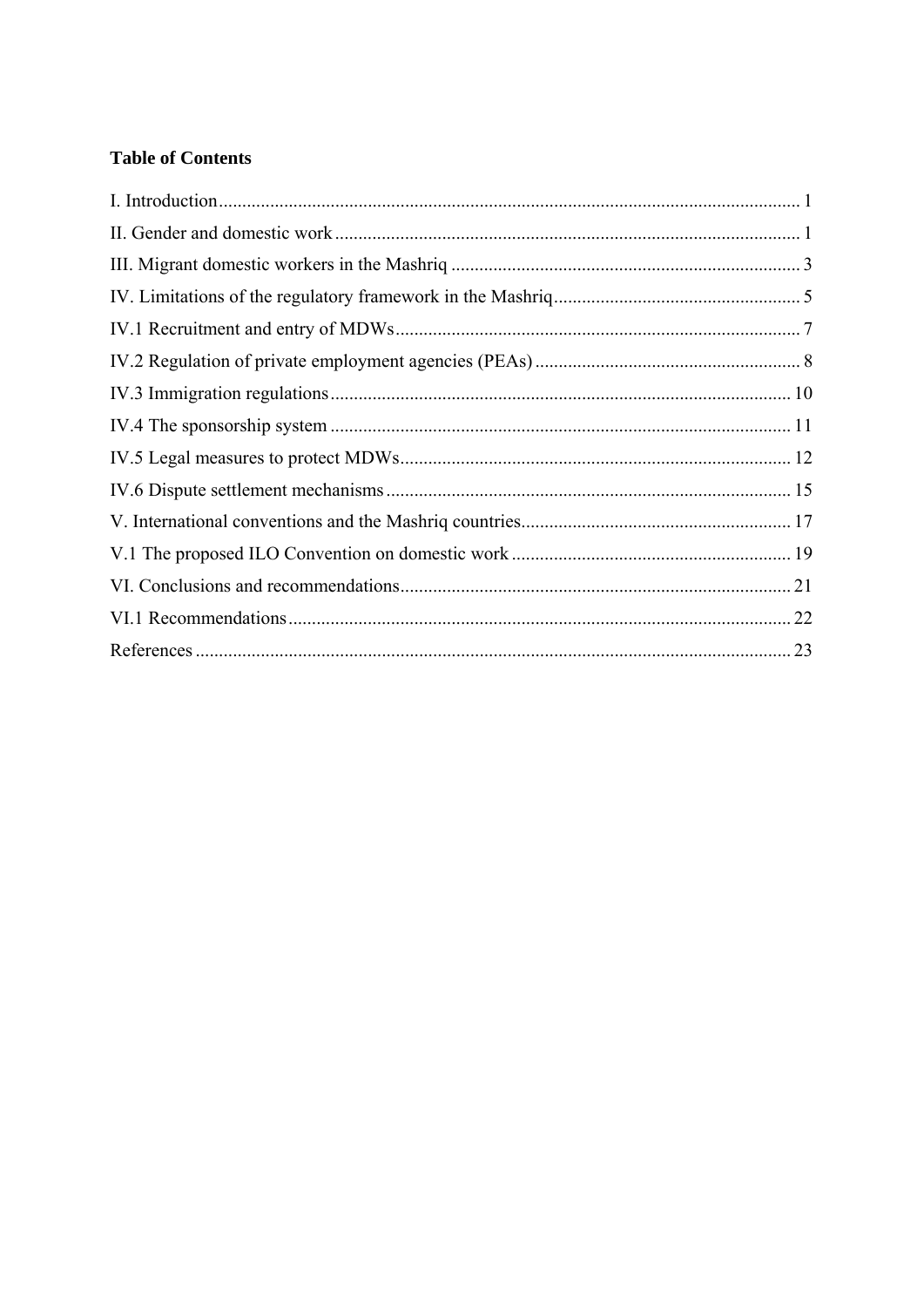# <span id="page-5-0"></span>**I. Introduction**

Migrant domestic workers (MDWs) play a vital role in supporting the economies of countries in the Mashriq sub-region encompassing Jordan, Lebanon and Syria as well as of their origin. Mainly women from African and Asian countries migrate to the region to work in the homes of largely middle- and upper-middle class families. Domestic workers carry out a myriad of tasks: from cleaning and cooking to taking care of children and the elderly. Despite the importance of their work, MDWs often do not enjoy basic rights and are vulnerable to exploitation and abuse. In the absence of adequate government response to the care needs of societies in the Mashriq and the increasing labor force participation rates of women in the region, States opt to preserve a relatively cheap and pliant workforce to complete jobs in services and household care sectors.

The regulatory frameworks do not adequately address violations of workers' rights nor allow workers to negotiate for better treatment. Domestic workers are largely excluded from labor laws, and where coverage is extended to this category of workers special regulations govern their living and work conditions. Concomitantly, immigration regulations and weak enforcement of employers' obligations towards workers further contribute to domestic workers' vulnerability. In addition to these structural limitations, discrimination against workers because of their nationality, gender and class, as well as belief in gender norms that prescribe domestic work as women's work, circumscribe workers' role within host societies. Thus, migrant domestic workers<sup>1</sup> in the Mashriq countries are concentrated in low-status jobs and are relegated to the margins of society.

The similarities in the legal frameworks governing the recruitment and employment of MDWs in Jordan, Lebanon, and Syria point to the weaknesses of these systems in addressing the vulnerability of MDWs. At the same time, differences between these countries indicate the structural nuances in each country, as well as potential solutions to overcome This paper will provide an analytic review of the regulatory framework in each country with a view towards presenting concrete recommendations to improve protection of migrant domestic workers and their rights. The first section looks at domestic work from a gender perspective; the second section provides some background information on MDWs in Jordan, Lebanon and Syria; the third offers an analysis of the legal framework in the three countries and the fourth the international obligations of each country and its impact on respect for MDWs' rights; and the final section provides conclusions and recommendations.

# **II. Gender and domestic work**

Domestic work fulfils an important societal function despite categorization of such work as informal and unproductive. Gender norms often associate women with such work; although some men are employed in domestic work, the vast majority are women. Women employed as domestic workers often are responsible for a wide range of tasks from cleaning and cooking to care-taking of children and the elderly or the ill. Whereas men employed in this field are more likely to work as gardeners, drivers, and in offices. This link made between women's customary roles and care work, as well as discourses that describe domestic work as unique and unlike any other type of work define the limitations and violations commonly experienced by individuals employed in this sector. Women migrant domestic workers generally live within the house of their employer and more limitations are placed on their correspondence with others and their freedom of movement then male migrants working in this sector. The migration of women to perform domestic work in foreign countries is a global phenomenon that occurs in response to the restructuring and growing inequality accompanying globalization on the supply side and the shrinking availability of social services in developed

<sup>&</sup>lt;sup>1</sup> For the purposes of this paper, migrant domestic workers will refer to women migrant workers unless otherwise stated, since the majority of MDWs employed in the countries under study are women.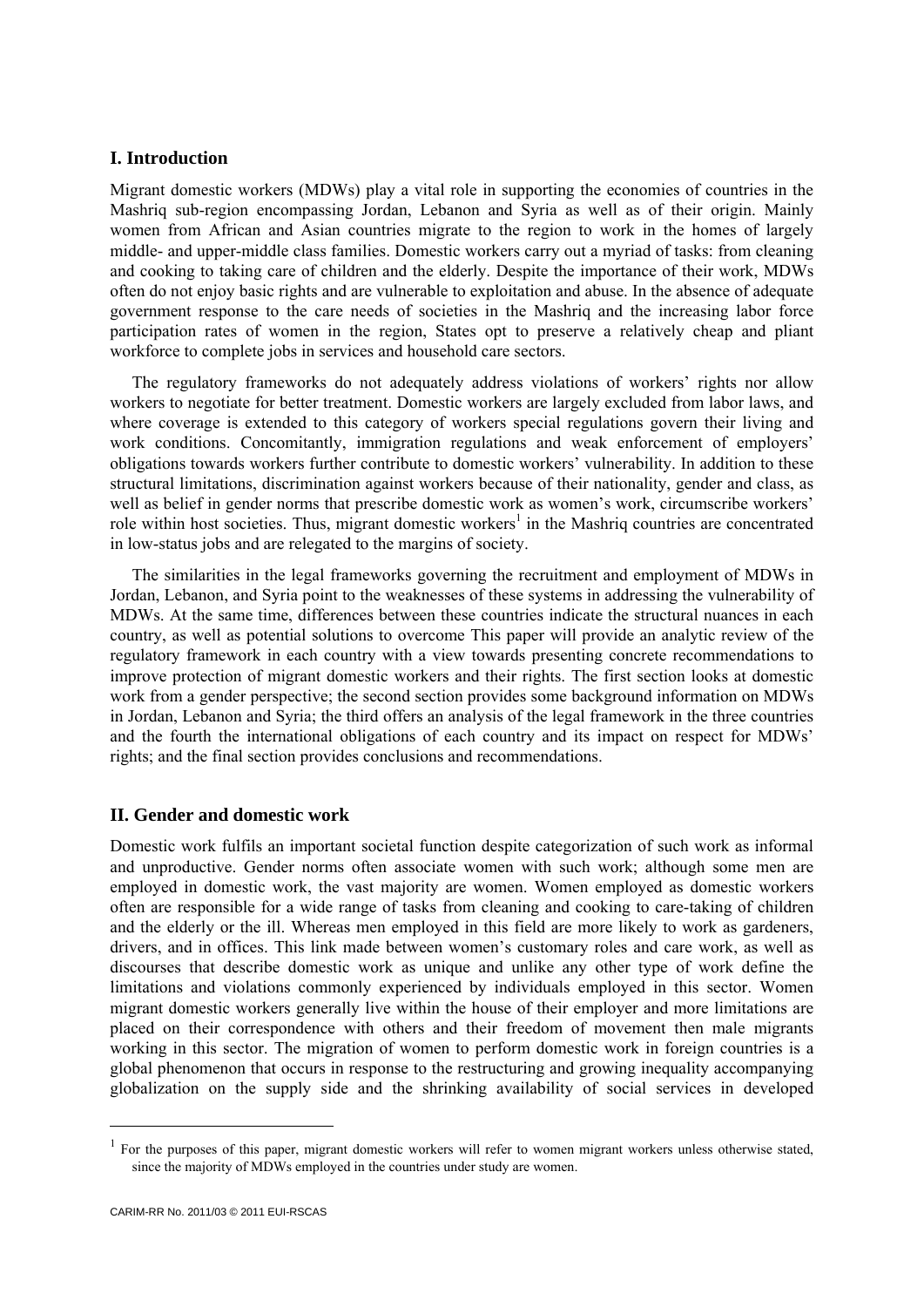countries. In recent years, developed countries have cut back on social services, forcing professional women to seek other affordable childcare or elderly care options. Simultaneously, the expansion of the high-income workforce reintroduces the notion of the "serving classes"; the immigrant woman has replaced the black female servant typical of pre-war United States.<sup>2</sup> Moreover, women in developing countries, who were once providers of reproductive care for their families,<sup>3</sup> are now moving into the workforce, leaving a care vacuum.

In addition to these 'pull' factors, policies contributing to economic restructuring in poorer developing countries act as 'push' factors. Structural adjustment policies and trade liberalization force governments to curtail funding for social programs and make it harder for local enterprise to compete with foreign companies. "The major dynamics that compose globalization: the formation of global markets, the intensification of transnational and trans-local networks and the development of communication technologies"<sup>4</sup> concomitantly encourage migration and create the conditions that limit local employment options, as well as render "traditional" strategies of survival ineffective. Sassen identifies this process as the "feminization of survival"; households and communities are increasingly dependent upon women for their survival.<sup>5</sup> These processes have also lead to changes in the family with grand-parents and other relatives or hired workers now caring for the children of migrants. This is especially the case when more than one bread winner per household has migrated for employment. Additionally, governments of some origin countries of migrant domestic workers actively encourage female labor migration as a means to alleviate unemployment and since the remittances of these workers are an important source of income for their families and origin countries. In 2009, international migrants sent to developing countries US\$ 307 billion,<sup>6</sup> of which MDWs' remittances form a part. For example, although data disaggregating the contribution of domestic workers is not available, in 2009, Filipino land-based migrants sent home US\$ 2.6 million<sup>7</sup> and Sri Lankan migrants sent US\$ 2.1 million<sup>8</sup> from the Middle East region.

These dynamics are also taking place in the Middle East. Demographic shifts and changes in gender roles and working patterns in Arab States along with an absence of comprehensive social care and welfare systems have resulted in an increasing need for care services.<sup>9</sup> Women are expected to continue to assume responsibility for the care of the household and its members. Women migrant domestic workers play a vital role in responding to the care needs of families in this region; assisting many middle- and upper-middle income families in Lebanon, Syria, Jordan and Yemen, as well as the Gulf States.<sup>10</sup> Over the period of 1998-2008, the Arab States region has experienced a 7.7 per cent increase in the number of women in the labor force; however, women only make up 33.3 per cent of the labor force, much less than other regions of the world.<sup>11</sup> Thus, employment of migrant domestic

<sup>2</sup> S. Sassen: *Globalization and Its Discontents*, New York: The New Press, 1998, 90.

 $3$  Refers to the tasks of the household- including child and elderly care- that are usually considered women's work.

<sup>&</sup>lt;sup>4</sup> S. Sassen: "Women's Burden: Counter-Geographies of Globalization and the Feminization of Survival",

*Nordic Journal of International Law,* 71, 2002, 256.

<sup>5</sup> Ibid, 258.

<sup>6</sup> S. Mohapatra et al., "Outlook for remittance flows 2011-12. Recovery after the crisis, but risks lie ahead", *Migration and Development Brief 13*, World Bank, 8 November 2010.

<sup>&</sup>lt;sup>7</sup> Central Bank of the Philippines, 24 Overseas Filipinos' remittances by country, by year. Available at: www.bsp.gov.ph/statistics/keystat/ofw.htm

<sup>8</sup> Sri Lanka Bureau of Foreign Employment, *Annual statistical report of foreign employment*, Sri Lanka, 2009, T:77 Private Remittances (Rs. Million) 1991-2009. Provisional data for 2009.

 $9$  ILO, Issue Brief 2 "Social care needs and service provisions in Arab States: Bring care work into focus in Lebanon", ILO Regional Office for Arab States, 2008.

 $10$  Ibid.

 $11$  ILO, Policy Brief 1 "Social care needs and service provisions in Arab States: Bringing care work into Focus in Lebanon". ILO Regional Office for Arab States, 2008.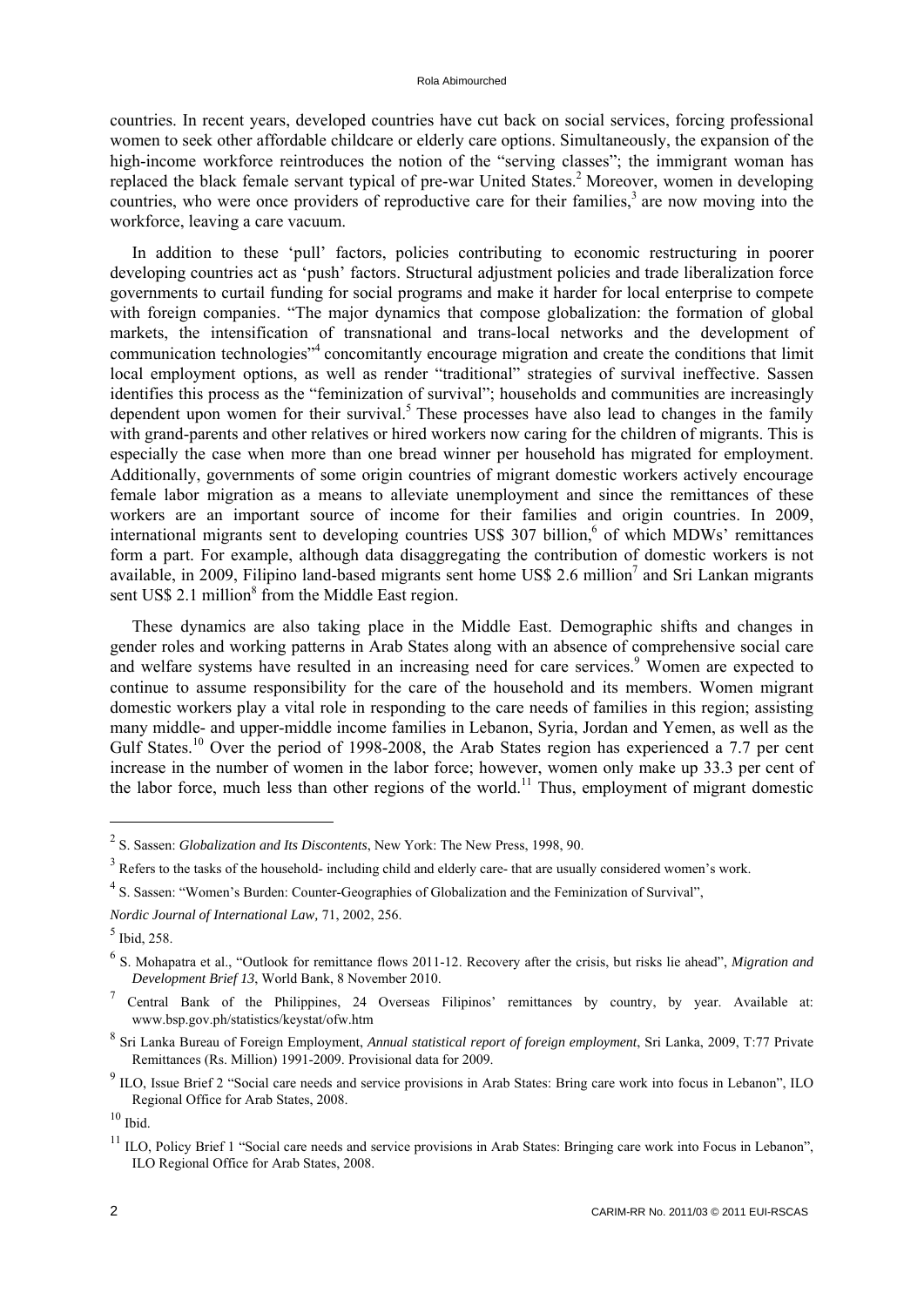<span id="page-7-0"></span>workers also reflects employers' aspirations to social status or a semblance of relative affluence.<sup>12</sup> Thus, employment of a migrant domestic worker is considered a marker of status, as well as a measure of affluence. This is further differentiated at the level of migrant domestic workers' country of origin. Filipinas are considered more educated and neater than Sri Lankan or Bangladeshi workers but also more depending of their rights. These perceived differentiations also reflect in migrant workers' salaries, with Filipinas earning more than workers from other countries.

Migrant domestic workers' vulnerability to exploitation and abuse is shaped by overlapping structural and normative factors. Patriarchal assumptions and practices encourage perspectives of domestic work as unlike any other type of employment, as well controlling and patronizing treatment of MDWs on the basis of workers' gender (i.e. since the vast majority are women). Concomitantly, assumptions concerning workers' nationality and class encourage acceptance of discriminatory practices towards MDWs and their marginalization in the host society. Immigration and labor regulations reinforce workers' low-status, providing little protect from unscrupulous employers or private employment agents who treat MDWs as commodities.

#### **III. Migrant domestic workers in the Mashriq**

Migrant domestic workers from African and Asian countries started coming to Jordan and Lebanon in the 1980s. Flows of migrant workers steadily increased at the conclusion of the Civil War in Lebanon in the early 1990s. In contrast, flows of MDWs to Syria were until recently small and geared towards non-Syrian residents, since prior to 2001 employment of foreign domestic workers by Syrians was illegal.13 Domestic workers employed in these countries come mainly from Sri Lanka, the Philippines, Ethiopia, Nepal, Indonesia, and Bangladesh; although in each country some nationalities are more or less represented than others because of immigration restrictions and/or bans imposed by origin countries. Data on stocks of migrant domestic workers in destination countries are few, and where they do exist, they may underestimate the population since figures are usually based on entry visas or work permits issued.

Official records from the Ministries of Labor in Jordan and Lebanon indicate a large population of MDWs in each country. According to the Ministry of Labor figures for 2009, 114,933 work permits (both for the first time and renewals) were issued to migrant domestic workers in Lebanon.<sup>14</sup> In Jordan, Ministry of Labor figures for 2009 show 70,000 MDWs in the country.15 However, the actual number of MDWs may be much higher as official figures miss workers who are in irregular status. There are no official estimates of MDWs in Syria. Unofficial estimates range from 15,000<sup>16</sup> to  $100,000^{17}$  MDWs in the country (See Table 1).

<sup>12</sup> P. Licuanan: "The socio-economic impact of domestic worker migration: Individual, family, community, country", *The Trade in Domestic Workers: Causes, Mechanisms and Consequences of International Migration*, vol. 1, ed. N. Heyzer; G. Nijeholt; N. Weekrakoon, London: Zed Books, 1994.

<sup>13</sup> S. Kahale: *Exploratory study on foreign domestic work in Syria*, IOM, Damascus, 2003: 10.

<sup>14</sup> N. Houry: *Without protection: How the Lebanese justice system fails migrant domestic workers*, New York, HRW, 2010, 13.

<sup>&</sup>lt;sup>15</sup> IRIN: "Jordan: Government adopts anti-human trafficking law", 27 January 2009. According to the Ministry of Labor's Annual Report for 2009, about 26 percent (85, 807) of the registered foreign labor force was employed in personal or social services.

 $16$  Kahale, 10.

<sup>&</sup>lt;sup>17</sup> Institute for War & Peace Reporting, Syria: "Growing abuse of foreign domestic workers", Issue 47, 24 February 2009.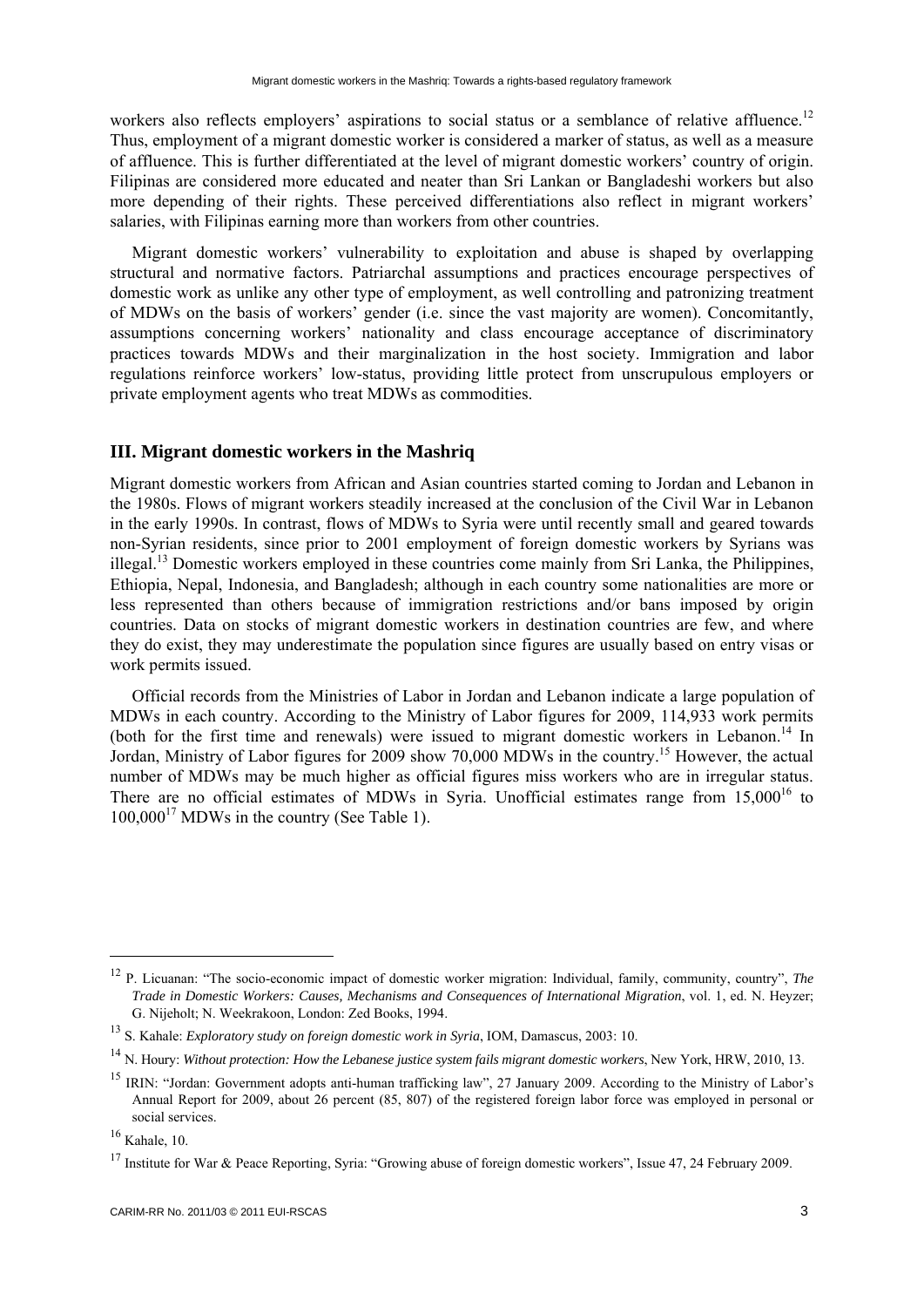|              | <b>Total</b>    | <b>Countries of origin</b>                                    |  |
|--------------|-----------------|---------------------------------------------------------------|--|
| Jordan       | 70,000a         | Indonesia Sri Lanka Philippines                               |  |
| Lebanon      | 200,000b        | Bangladesh Nepal Sri Lanka Philippines<br>Ethiopia Madagascar |  |
| <b>Syria</b> | 15,000-100,000c | Indonesia Ethiopia Philippines                                |  |

#### **Table 1. Estimates of Migrant Domestic Workers by Country of Destination**

a 2009 estimate.

b Official statistics for 2009 report 114,933 work permits issued for the first time and renewals. This estimate takes into consideration the number of migrant domestic workers in irregular status.

c There are no official statistics on migrant domestic workers. Estimates come from 2003 and 2010.

Reports of abuse and mistreatment of MDWs abound in all three countries, garnering national and international focus. Common violations identified are: passport retention, confinement in the employer's home, non-payment or underpayment of salaries, overwork, and physical, verbal and sexual abuse.<sup>18</sup> In a survey of 610 Ethiopian, Sri Lankan and Filipino MDWs conducted in Lebanon, 31 per cent of respondents were not allowed to leave the house and 65 per cent worked more than 11 hours per day.<sup>19</sup> In addition to these violations, a survey of 582 MDWs revealed that 52 per cent reported being yelled at and called names, 14 per cent were physically abused, and 7 per cent were sexually abused or harassed.<sup>20</sup> Additionally, reports of violations by private employment agencies demonstrate that migrant workers are often misled about their living and working conditions, have to pay a fee for placement (normally a salary deduction of the first three months of her employment)<sup>21</sup>, and are forced to work by the agent in several households without  $pay^{22}$ . Indeed MDWs may find themselves trafficked or in forced labor situations upon their arrival in the destination country. Reports of suicide or accidental deaths of MDWs in Jordan and Lebanon seem to indicate the poor conditions in which many workers find themselves. Suicides are commonplace; according to Human Rights Watch, between 2007 and 2008 an average of one domestic worker per week died in Lebanon.<sup>23</sup> Most of these deaths were due to suicide, while falling was also identified as a common cause of death.<sup>24</sup> The high rate of deaths seems to continue to pose a problem in Lebanon. Nine cases of deaths of MDWs mainly due to suicides were reported in the media between August and September 2010.<sup>25</sup> In

<sup>18</sup> For more detailed information see: Kahale; S. Esim; M. Smith, ed.: *Gender and migration in the Arab world: The case of domestic workers*, Beirut, ILO, 2004; F. Ta'amneh. *Law and practice on international labour migration: Jordan- a case study*, Background paper presented during the ILO General Discussion on Migrant Workers, September 2003.

<sup>19</sup> R. Jureidini, "Trafficking and contract migrant workers in the Middle East", *International Migration* (forthcoming). Survey conducted in 2006.

 $20$  Ibid.

 $21$  This is a common practice in all three countries. However, increased oversight by the Ministry of Labor in Jordan starting in 2007 seems to have reduced the occurrence of this practice. Interviews conducted the author of private employment agents and employers in 2007 revealed this outcome but also several interviewees stated that workers coming from the Philippines still had salary deductions to pay for the agency's commission in the origin country.

<sup>&</sup>lt;sup>22</sup> Anecdotal evidence suggests that agents may engage in this practice especially when an employee is returned to the agency within the first three months and the agent is trying to find another household or to recuperate the loss of commission incurred by the agent if the worker wants to return home. The author encountered two cases in which the agent or employer forced the worker to work in several households or employers without pay.

<sup>23</sup> HRW, "Lebanon: Migrant domestic workers dying every week", August 26, 2008. Available at: http://www.hrw.org/en/news/2008/08/24/lebanon-migrant-domestic-workers-dying-every-week

 $24$  Ibid.

<sup>&</sup>lt;sup>25</sup> See KAFA (enough) Violence & Exploitation website. Silent Deaths. Available at: http://www.kafa.org.lb/News.aspx?Newscode=13&title=Silent%20deaths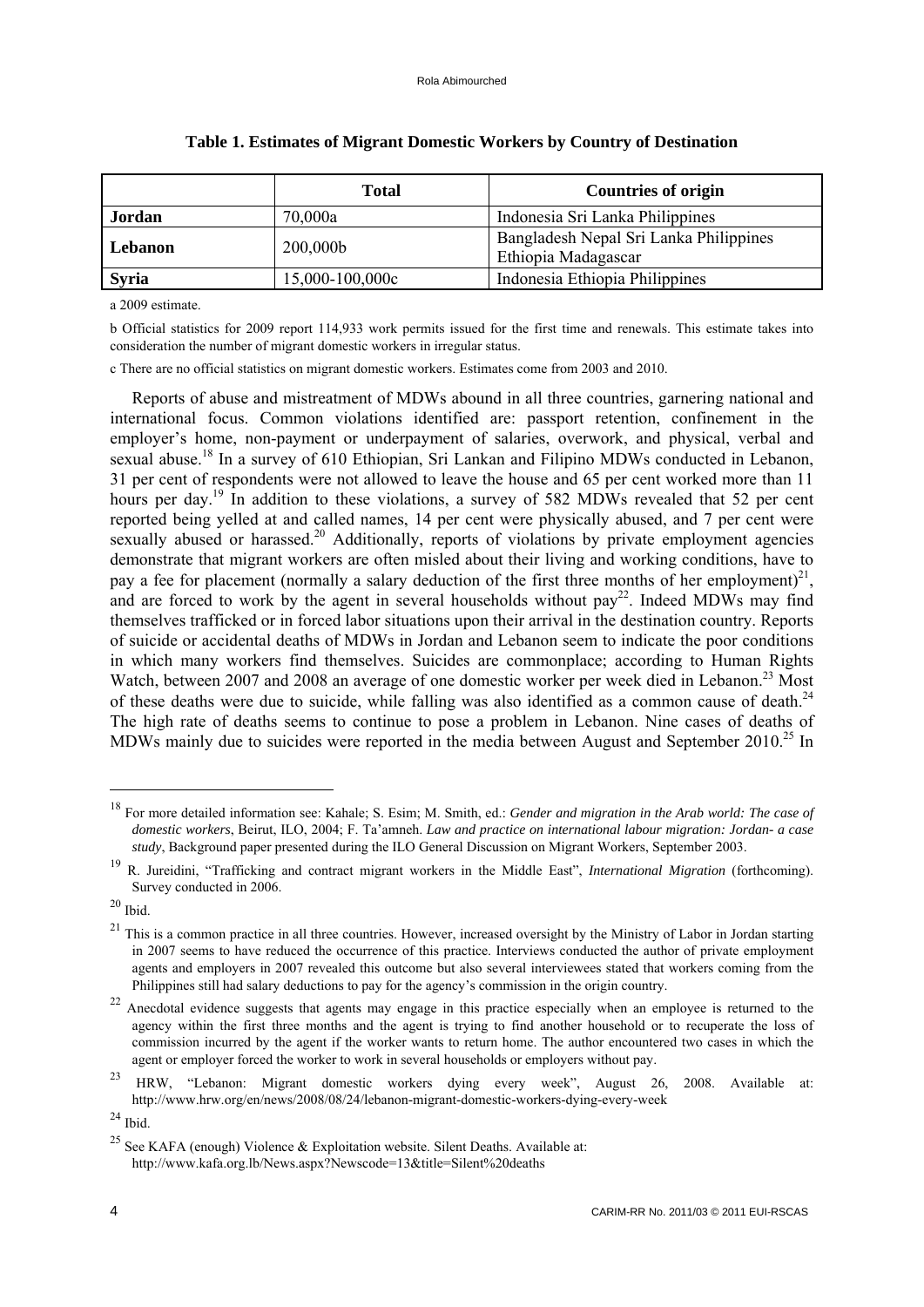<span id="page-9-0"></span>Jordan, al-Ghad newspaper reported 25 domestic workers died in the first three months of 2009, while the Ministry of Labor announced that 14 Sri Lankan domestic workers attempted suicide in 2009.<sup>26</sup> Regulatory frameworks in the three countries under study do not adequately protect MDWs from violations and abuse, as will be discussed below.

#### **IV. Limitations of the regulatory framework in the Mashriq**

Migrant domestic workers' vulnerability to exploitation and their limited ability to demand for better conditions of work stem from the legal frameworks governing their employment and stay in the Mashriq countries. Generally, regulations in Jordan, Lebanon, and Syria focus on ensuring the temporary stay of workers rather than their rights; MDWs have no possibility of permanent settlement; they cannot seek employment in any other field, and are tied to their employers for the duration of their contracts. Jordan recently amended the Labor Law to include domestic workers under its coverage. In all three countries the protection of MDWs and their rights remain a major concern, generating national and international criticism. Also, the Lebanese Ministry of Labor recently released a draft law on regulating domestic work. While regulations do attempt to address some common abusive practices, and each country has taken steps to improve the protection of MDWs, there are still considerable gaps in achieving adequate levels of protection.

At the same time, the differences among Syria, Lebanon, and Jordan indicate different levels of awareness and acknowledgement of the situation of migrant domestic workers, as well as possible initiatives that could serve as models for the region. Mashriq countries regulate the entry and stay of migrant domestic workers to varying degrees. Syria has only recently passed legislation in 2001 (allowing Syrians to employ foreign domestic workers) and in 2006 (regulating the entry of migrant domestic workers and private employment agencies) that recognize the employment of migrant domestic workers by Syrian households and formalize their recruitment and employment. Prior to 2001, the Syrian government attempted to discourage the employment of foreign domestic workers by making it illegal for employers to hire such workers, thus MDWs' irregular status made them a particularly vulnerable group for exploitation. Notably, regulations introduced by the Syrian government specifically only address female migrant domestic workers, excluding male migrants from this type of employment. On the other hand, regulations concerning migrant domestic workers in Jordan and Lebanon were introduced in the late 1990s and early 2000s corresponding to a policy of openness to employment of these workers by households and acknowledgement of large flows of mainly migrant women to Lebanon and Jordan for work.

An important development is the introduction of unified contracts in Jordan and Lebanon in 2003 and 2009, respectively. Unified contracts are standard contracts that all migrant domestic workers and their employers are required to sign. Contracts often outline the rights and responsibilities of employers and employees as well as the conditions under which the contract can be terminated. Syria does not currently have one standard contract but regulations state some provisions that should be included in contracts for migrant domestic workers (See Table 2 for the regulations in the different countries).

In all three countries the Ministries of Interior and Labor play central roles in overseeing the recruitment and employment of MDWs. In Syria, the Department of Immigration and Passports (within the Ministry of Interior) and the Ministry of Social Affairs and Labor oversee private employment agencies and the processes for employing a foreign domestic worker. In Lebanon and Jordan, General Security (within the Ministries of Interior) and the Ministries of Labor are the key government agencies responsible for regulating the presence and work of MDWs in the country respectively. In Lebanon in particular, General Security plays a central role not only issuing and renewing MDWs' residence permit but also in resolving complaints between employers and domestic

<sup>26</sup> Amnesty International: *Amnesty International Report 2010 – Jordan*, 28 May 2010.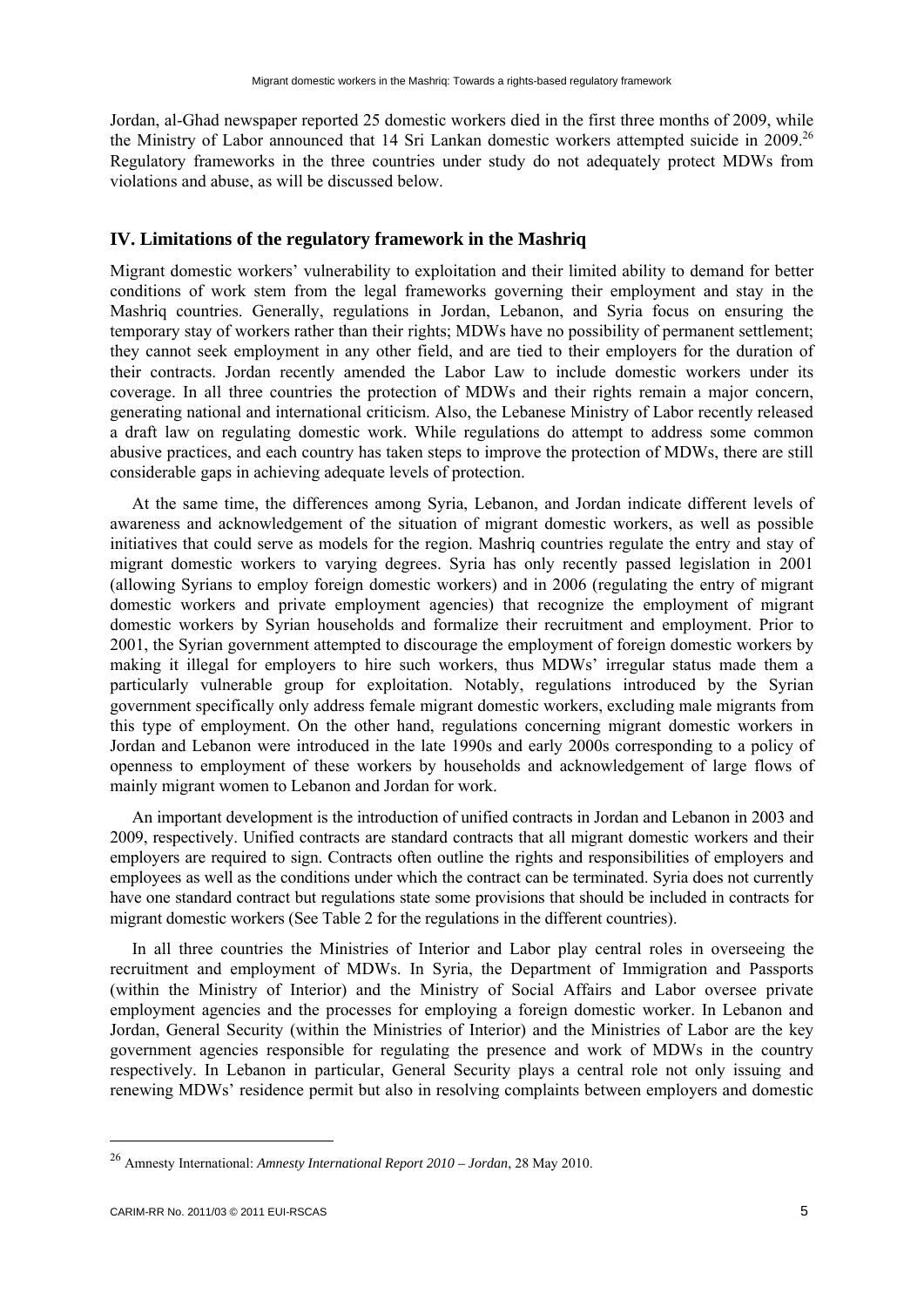workers and overseeing the repatriation of workers in violation of immigration regulations or of those who lose their employer. This poses a problem for effectively responding to violations of migrant domestic workers' rights, since General Security is responsible for maintaining internal security and border control, authorities often see the cases of workers through a security lens rather than a human or labor rights abuse perspective. Indeed, the solution offered to workers who are victims of abuse and/or labor violations is often to return to their countries of origin rather than allow workers to find another employer.

|                                                                                                                 | Jordan                                                                                                                                                                                                                                                                                                                                                                                                                                                                                                                                                                                                                                                                                                          | Lebanon                                                                                                                     | <b>Syria</b>                                                                                                                                                                              |
|-----------------------------------------------------------------------------------------------------------------|-----------------------------------------------------------------------------------------------------------------------------------------------------------------------------------------------------------------------------------------------------------------------------------------------------------------------------------------------------------------------------------------------------------------------------------------------------------------------------------------------------------------------------------------------------------------------------------------------------------------------------------------------------------------------------------------------------------------|-----------------------------------------------------------------------------------------------------------------------------|-------------------------------------------------------------------------------------------------------------------------------------------------------------------------------------------|
| <b>Labor Law</b>                                                                                                | Amended in 2008/Implementation<br>regulations No. 90 of 2009                                                                                                                                                                                                                                                                                                                                                                                                                                                                                                                                                                                                                                                    | <b>Excluded</b> (Article<br>7)                                                                                              | Excluded (Article 5)                                                                                                                                                                      |
| <b>Contract</b>                                                                                                 | Special Working Contract for Non-<br>Jordanian Domestic Workers                                                                                                                                                                                                                                                                                                                                                                                                                                                                                                                                                                                                                                                 | <b>Unified Contract</b><br>for Female and<br>Male Migrant<br>Domestic Workers                                               | No unified contract                                                                                                                                                                       |
| <b>Regulations for</b><br><b>PEAs</b> (includes<br>provisions on the<br>residence and<br>employment of<br>MDWs) | Law No. 89 of 2009, "Regulation<br>on the recruitment and placement<br>of non-Jordanian domestic workers<br>by private employment agencies" -<br>Regulation No. 8 of 1996,<br>"Regulation for organizing<br>recruitment and employment of<br>non-Jordanian household workers<br>by private agencies issued pursuant<br>to paragraph (c) of the tenth Article<br>of the Labor Law No. 8 of 1996<br>and its amendments" --------<br>Regulation No. 3 of 2003,<br>"Regulations for agencies licensing<br>procedures and conditions related<br>to the recruitment and employment<br>agencies of non-Jordanian<br>domestic workers, and the<br>specification of the commitments<br>in their regard as well as levied | Regulation 1/13 of<br>2009, "Regulation<br>of the work of<br>recruitment<br>agencies for<br>workers in<br>domestic service" | Act No. 81 of 2006,<br>"The regulation<br>governing private<br>agencies for the<br>recruitment and<br>employment of non-<br>Syrian female<br>domestic workers and<br>nannies"             |
|                                                                                                                 | fees issued per Article (10)"                                                                                                                                                                                                                                                                                                                                                                                                                                                                                                                                                                                                                                                                                   |                                                                                                                             | Law No. 91 of 1959 -                                                                                                                                                                      |
| Entry & Stay of<br><b>Migrants</b>                                                                              | Law No. 24 of 1973 on Residence<br>and Foreigners' Affairs                                                                                                                                                                                                                                                                                                                                                                                                                                                                                                                                                                                                                                                      | Regulation<br>1964/17561<br>amended by<br>Regulation 14269<br>of 2005                                                       | Decree No. 29/KN of<br>2007, "Concerning<br>provisions for the<br>entry of female<br>migrant workers and<br>their stay at their<br>employers' houses,<br>and Arab and foreign<br>nannies" |

# **Table 2. Regulations/laws on MDWs in Jordan, Lebanon, and Syria**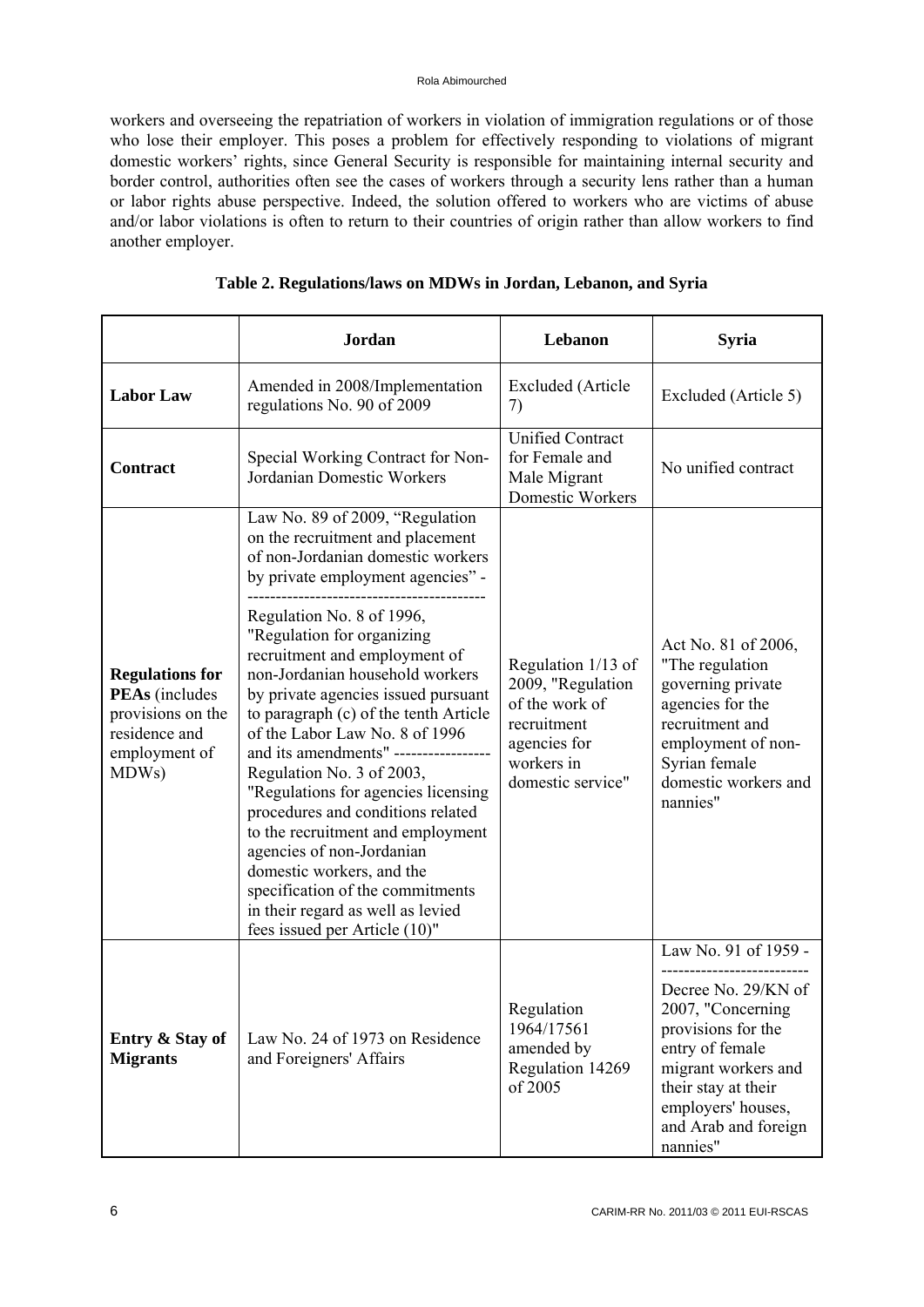## <span id="page-11-0"></span>**IV.1 Recruitment and entry of MDWs**

In all three countries, MDWs cannot enter without the request of an employer and prior approval by the relevant Ministry. In Lebanon, the first step in bringing a foreign domestic worker is submission of a request by an employer as well as a 1,500,000 L.L. (approximately US\$1,000) bank guarantee to the Ministry of Labor. Once the Ministry approves the request, a visa will be issued for the entry of the migrant worker. Upon arrival of the worker, the employer must obtain the work and residence permits for his/her employee within a three-month period. This period is considered a probation period in which the employer and the domestic worker can request a change without requiring the approval of General Security. To obtain the work permit for MDWs, the employer must submit to the Ministry of Labor a copy of the employment contract signed by the employer and the worker at a Notary Public office, receipt indicating purchase of insurance for MDWs, a written document stating General Security's approval, and the test<sup>27</sup> results for the worker indicating that she is not pregnant and does not have HIV, Hepatitis B, and other STIs.<sup>28</sup> Once the work permit is issued, the employer can apply for the residence permit from General Security. Both permits have to be renewed annually.

Similar procedures apply in Jordan. Notably, the implementing regulations for the Jordanian Labor Law, amended in 2008, state the requirement of an employment contract signed by the domestic workers, his/her employer, and the agent with the approval of the Ministry of Labor. The regulations also state that the contract should be available in a language understood by the domestic worker and that the employer must renew his/her employee's work and residence permits annually.<sup>29</sup> Additionally, the approval of the Sri Lankan and Indonesian embassies is mandatory before the Ministry of Labor can endorse the contract of a MDW.<sup>30</sup> In Lebanon, the unified contract only exists in Arabic, even though it has been translated into 14 languages.

Regulations governing recruitment in Syria follow similar procedures; the Ministry of Social Affairs and Labor must approve the employer's request for a domestic worker, and upon the domestic worker's arrival in Syria, the employer, with the assistance of the employment agent, must submit a request for the worker's residence permit within 15 days of her date of entry. However, an important distinction is that these regulations target female domestic workers and nannies only. Additionally, married migrant domestic workers must provide proof of their husbands' agreement to their employment in Syria in order for an entry visa to be issued.<sup>31</sup>

In Jordan, Memorandums of Understanding (MOUs) and Bilateral Agreements with origin countries also govern the recruitment and employment of MDWs. The Jordanian government has agreements and/or MOUs with the governments of the Philippines, Sri Lanka, and Indonesia. MOUs and Bilateral Agreements allow countries to establish minimum standards in terms of recruitment and oversight of private employment agencies and could help prevent rights violations and placement of workers in abusive conditions through the exchange of information. Agreements on the exchange of

 $27$  Mandatory testing discriminates against migrant domestic workers by denying them employment on the basis of the results and violates international standards. According to the ILO Committee of Experts, "the refusal of entry or repatriation on the grounds that the worker concerned is suffering from an infection or illness of any kind which has no effect on the task for which the worker has been recruited, constitutes an unacceptable form of discrimination" (ILO, 1999, article 266).

<sup>28</sup> General Security (Lebanon) website. Available at: www.general-security.gov.lb.

<sup>&</sup>lt;sup>29</sup> Hashemite Kingdom of Jordan, Regulation of Workers in Homes, No. 90, published in 2009.

<sup>&</sup>lt;sup>30</sup> R. Cholewinski; K. Touzenis: "Irregular migration into and through Southern and Eastern Mediterranean countries: Legal perspectives", CARIM Analytic and Synthetic Notes 2009/01, European University Institute, Robert Schuman Centre for Advanced Studies, 2009: 7.

<sup>&</sup>lt;sup>31</sup> Ministry of Interior Affairs and Internal Security Forces Decree No. 29/KN concerning provisions for the entry of female migrant workers and their stay at their employers' houses, and Arab and foreign nannies. *Al Jarida Al Rasmiyah, Syria, 2007-04-18, Vol. 1, No. 16, pp. 878-879*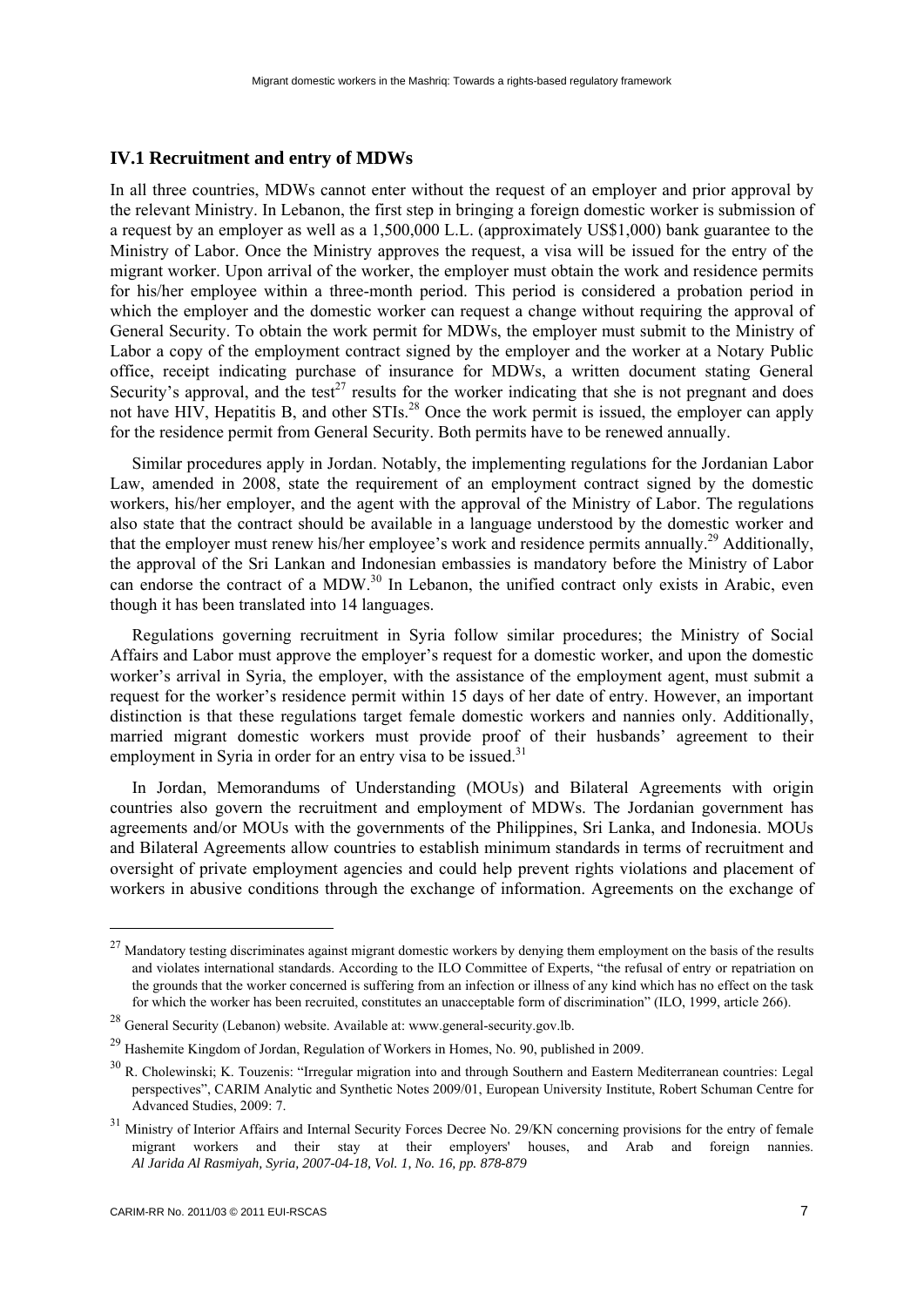<span id="page-12-0"></span>labor between the two countries in general concluded between the Philippines and Jordan and Sri Lanka and Jordan include these provisions, as well as an article stating that workers from either country will enjoy the rights and privileges accorded to workers of the host country in accordance to Labor Laws and Social Security Laws.<sup>32</sup> The agreement between the Philippines and Jordan also includes an article allowing workers whose contracts have expired or been cancelled 30 days to seek other employment. Despite the inclusion of these articles, it appears that these do not apply to the case of domestic workers. A telling example is the MOU concluded between Jordan and Indonesia concerning Indonesian domestic workers. The MOU does not include similar articles but does specify other conditions, such as the contract between the employer and Indonesian domestic workers must be approved by the Indonesian Embassy and that employers have to open a bank account for their employees to prove payment of monthly salaries.<sup>33</sup>

The Lebanese government is currently negotiating with a number of origin countries, such as Ethiopia and the Philippines. However, no agreement has yet been reached. In response to this situation several origin countries, including Ethiopia, Nepal, and the Philippines, currently ban their nationals from seeking employment as domestic workers in Lebanon. These bans have encouraged the irregular exit of MDWs, not to mention dubious recruitment measures, adding to their vulnerability to exploitation and trafficking. Agents in the origin countries often assist migrants to circumvent deployment bans by arranging travel first to a transit country or through bribery or deceit of immigration officials. Agents in both the destination and origin charge higher recruitment fees because of the greater difficulty of bringing workers to the destination. Also, MDWs whose countries have imposed deployment bans are not registered with the authorities and thus do not have access to welfare or insurance schemes or training programs.

MDWs who are pregnant, found to have a mental illness or a contagious disease such as Hepatitis B within the first three months of his/her entry must be repatriated by the agency. Concomitantly, MDWs cannot enter any of the countries under study without a request from an employer, meaning that the entry of MDWs is linked to a specified employer. Further regulations give private employment agencies a large role in facilitating the recruitment and placement of MDWs in households. Jordan, Lebanon, and Syria have all introduced regulations to regulate and oversee the operations of these agencies (these regulations will be discussed below). Review of these regulations demonstrates the objective of maintaining a temporary labor force that corresponds to the needs of households in each country.

#### **IV.2 Regulation of private employment agencies (PEAs)**

Enshrined in the regulations of the countries under study is the role of private employment agencies (PEAs), which are identified as the main mediators between employers and prospective migrant workers. According to the Jordanian Ministry of Labor website there are currently 95 licensed agencies operating in the Kingdom, while in Lebanon there are around 500 licensed agencies.<sup>34</sup> Not all of these agencies are actively recruiting MDWs for Lebanese households. According to a member of the Union of Owners of Recruitment Agencies for Migrant Domestic Workers maybe half of these agencies sell their licenses to other agencies that want to bring workers over the amount allotted to each individual agency (an act considered illegal by the government) or are not in operation. Prior to 2006, PEAs for MDWs were banned by the Syrian government. Estimates placed the number of illegal

<sup>&</sup>lt;sup>32</sup> Memorandum of Understanding between the government of the Democratic Socialist Republic of Sri Lanka and Jordan, 7 February 2006; Agreement on manpower between the government of the Republic of the Philippines and the government of the Hashemite Kingdom of Jordan, 2006.

<sup>&</sup>lt;sup>33</sup> Memorandum of Understanding between the government of the Hashemite Kingdom of Jordan and the government of the Republic of Indonesia on the placement and protection of Indonesian domestic workers, 27 June 2009.

<sup>34</sup> Personal communication, Advisor to the Minister of Labor, Lebanon.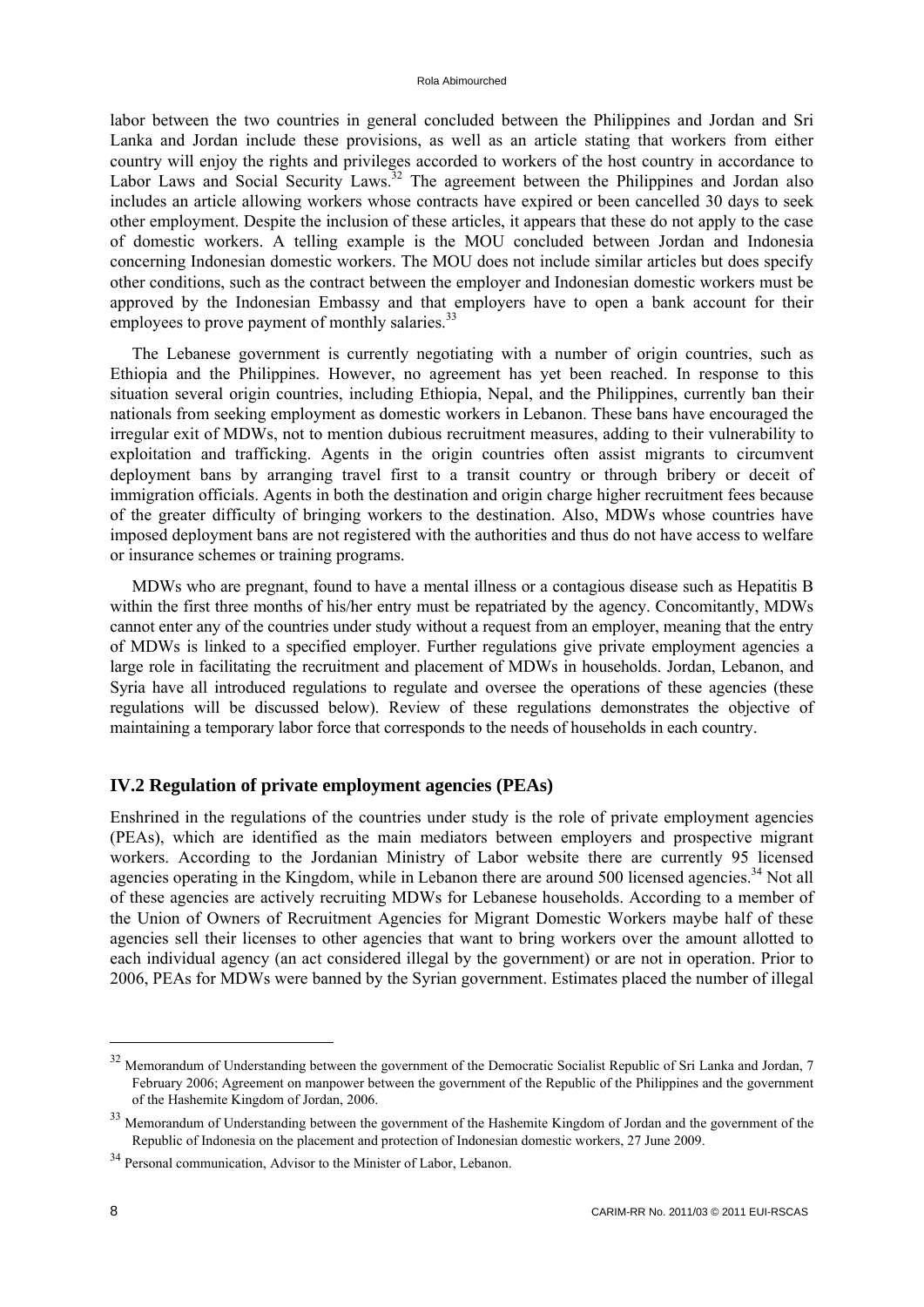agencies at over 15.<sup>35</sup> The passage of Act No. 81, "The regulation governing private agencies for the recruitment and employment of non-Syrian female domestic workers and nannies", has not lead to a great increase in the number of registered private employment agencies. There are 24 agencies registered according to the Ministry of Labor and Social Affairs.<sup>36</sup>

Regulations on PEAs in all three countries are very similar. In particular, the regulations all specify that: a person applying for a license must be a citizen of the country for a specified number of years, should have no prior conviction for a serious offence, and should have a registered company. In addition, applicants for PEAs pay a fee for the license and a bank guarantee to cover expenses arising from breaches of commitments by the agency. In all three countries, agencies are prohibited from selling or transferring their licenses to other agencies and from bringing MDWs under fictitious employers or under his or her own name in order to employ the worker in several places on a daily or monthly basis. Agencies must also maintain files of MDWs brought to into the country, along with the name of his/her employer. Labor inspectors have the right to review the agencies files to ensure compliance with the regulations. Agents are also charged with ensuring that employers obtain the work and residence permits of MDWs, if the employer has not yet done so within the first three months of the workers' entry into the country.

However, there are several variations that are important to point out, which demonstrate the extent to which agencies can intervene once the worker arrives in the country. In Jordan and Syria regulations prohibit the recruitment or employment of any MDW unless through a licensed agency.<sup>37</sup> This prohibition limits the ability of MDWs to enter these countries through social or familial networks. Another important variation is found in Lebanese regulations. According to Regulation 1/13, "Regulation of the work of recruitment agencies for workers in domestic service", the role of agencies is confined to the recruitment procedures and the three-month probation period upon the arrival of the domestic worker.<sup>38</sup> Once the three months have passed, PEAs no longer have a legal role to intervene in disputes between employers and MDWs, although agents are still required to report any complaints received to the relevant authorities. In contrast, the Syrian Act No. 81, states that agencies shall call periodically employers and MDWs to ensure that the worker is "properly performing her job…and that she is not mistreated and she is getting all her entitlements" and inform the relevant department in case of a complaint against either party.<sup>39</sup> Additionally, the Lebanese Ministry of Labor grants agencies only 100 requests for domestic workers per year for each agency. Such limitations are not included in regulations found in Jordan and Syria.

Despite the limitations placed on agencies in order to prevent abuse and violations of workers' and employers' rights, implementation remains a challenge. For example, in Lebanon the existence of 500 licensed agencies makes it difficult for the Ministry of Labor to oversee each agency and to ensure compliance to the regulations. The Union of Recruitment Agencies has requested the Ministry of Labor to amend regulations that would increase the annual quota for each agency, allow agencies to intervene in the case of a dispute between an employer and his/her employee, and would make membership with the Union as a prerequisite to obtain a license. The increase in the annual quota could prevent agencies from operating informally since there would be less of a market for non-

<sup>35</sup> Kahale, 27.

<sup>36</sup> Email communication, ILO Regional Office for the Arab States.

<sup>&</sup>lt;sup>37</sup> Hashemite Kingdom of Jordan, Ministry of Labor: Regulation No. 8 of 1996, "Regulation for organizing recruitment and employment of non-Jordanian household workers by private agencies issued pursuant to paragraph (c) of the tenth Article of Labor Law No. 8 of 1996 and its amendments", Amman, 1996 and Regulation No. 3 of 2003; Syrian Arab Republic: Act No. 81, "The regulation governing private agencies for the recruitment and employment of non-Syrian female domestic workers and nannies", 2006.

<sup>&</sup>lt;sup>38</sup> Republic of Lebanon, Ministry of Labor: Regulation 1/13, "Regulation of the work of recruitment agencies for workers in domestic service", 2009.

<sup>39</sup> Syrian Arab Republic: Act No. 81.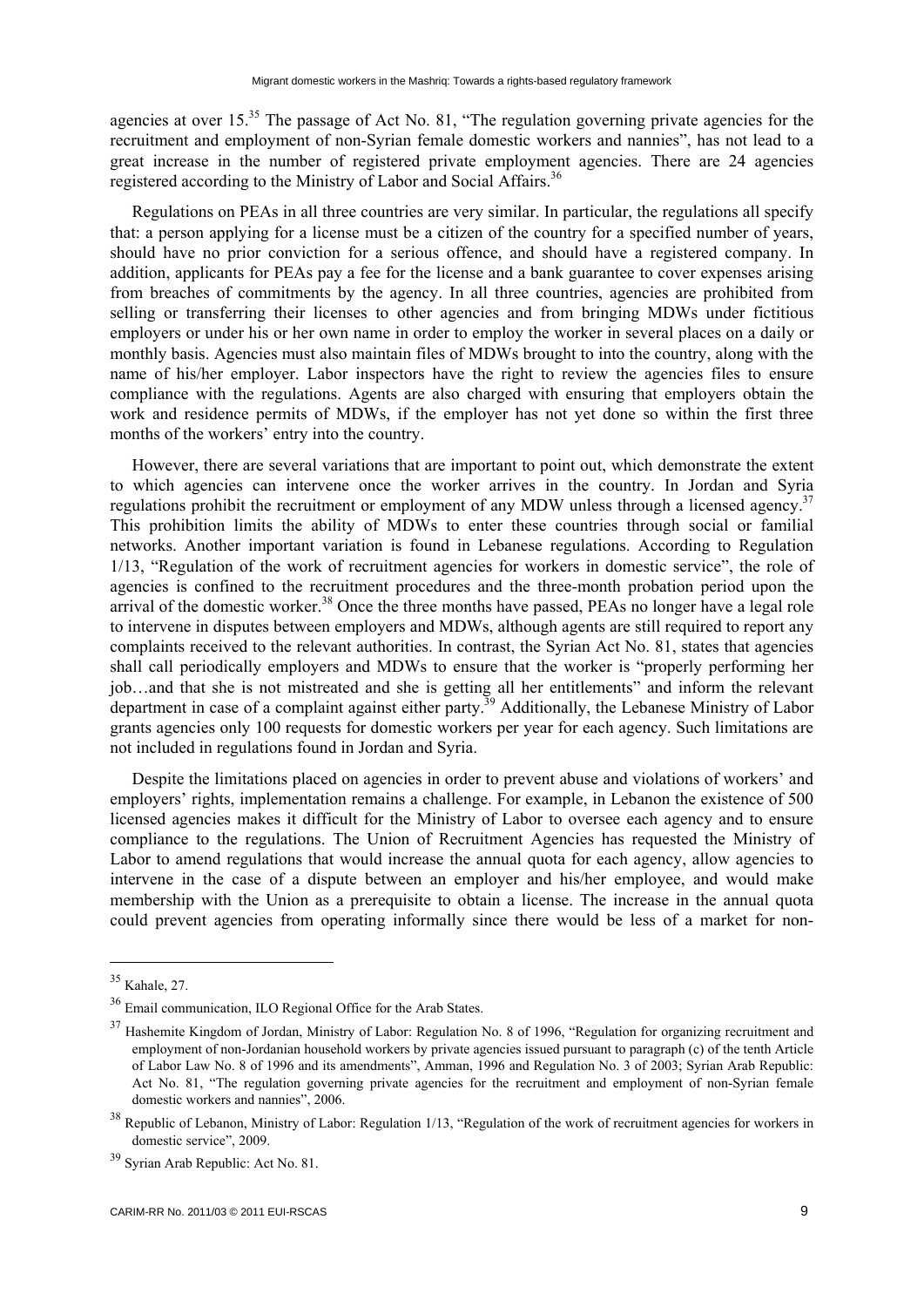<span id="page-14-0"></span>operating agencies to sell their quotas to other agencies. However, if such amendments do gain approval, they do not necessarily imply greater protection for MDWs and their rights given that MDWs work in the 'private' sphere of the house, which is difficult to monitor and corroborate workers' complaints. More troubling is the central role given by governments in the Mashriq countries to agencies in the recruitment and employment of MDWs. Agents in some cases are the perpetrators of abuse and/or encourage employers to violate the rights of MDWs to protect their "investment" or force the worker to submit to poor living and working conditions. Studies have highlighted the fact that agents in many cases are the perpetrators of abuse, "teaching" workers who complain about working conditions a "lesson" through hitting, threats or withholding of salaries.<sup>40</sup>

# **IV.3 Immigration regulations**

Immigration regulations in Jordan, Lebanon, and Syria contribute to MDWs' vulnerability and limited ability to claim their human and labor rights. Countries in the Mashriq require an entry visa and work and residence permits for most migrants seeking employment in domestic work.<sup>41</sup> As stated above, in all three countries, the Ministry of Labor must approve the request to employ a foreign domestic worker prior to issuing an entry visa for the worker. Additionally, countries place restrictions on employment of foreigners in certain occupations or on certain categories of workers. For example, the Syrian government does not allow the employment of specifically African or Asian migrant workers unless he/she has skills or expertise needed by the private sector, are IT or technical specialists, are employed by an embassy or consulate or are female domestic workers or nannies.<sup>42</sup> Lebanon and Jordan also impose different visa and employment requirements for nationals of different countries.<sup>43</sup> In both countries, migrants are prohibited from being employed in certain occupations (such as professional categories, i.e. as doctors or engineers, among others). Also, regulations that require the employer to prove that no qualified citizen can be found to fill the position and that set high costs for work and residence permits discourage the regular employment of migrants. In general, African and Asian women and men have few options for employment other than in low-skilled jobs such as domestic or service work in the Mashriq. This limitation indicates an attempt by countries in the region to maintain a temporary foreign labor force; it also means that migrant women and men employed in domestic work cannot easily seek employment in another field.

<sup>40</sup> See Human Rights Watch, *Exported and Exposed: Abuses against Sri Lankan domestic workers in Saudi Arabia, Kuwait, Lebanon, and the United Arab Emirates*, Vol. 19, No. 16 (c), New York: HRW, 2007; S. Esim; M. Smith, ed.: *Gender and migration in the Arab world: The case of domestic workers*, Beirut, ILO, 2004; S. Abdelrahim, *Servant, Daughter or Employee? A pilot study on the attitudes of Lebanese employers towards migrant domestic workers*, Beirut, Lebanon: KAFA (enough) Violence & Exploitation, 2010.

<sup>&</sup>lt;sup>41</sup> In Jordan, Law No. 24 of 1973 on Residence and Foreigners' Affairs define the entry and stay requirements of migrants wishing to work in the Kingdom. In Lebanon, Regulation 1964/17561 amended by Regulation 14269 of 2005 establishes the requirements for employing a foreign worker. In Syria, Law No. 91 of 1959 defines foreigners as non-Syrians and non-Arabs in need of a work permit from the Ministry of Social Affairs and Labour, as well as a residence permit (Kahale, 23).

<sup>42</sup> Syrian Arab Republic: Ministry of Interior Affairs and Internal Security Forces Decree No. 29/KN. Provision 6 states: Male and female workers from Asian and African countries are denied entry to Syria but for these exceptions: a) They have skills/expertise needed by the private sector; b) they have expertise needed by the private sector and that have been approved; c) born in the country and have long-term residence; d) IT or technical specialists needed but with the condition that they do not replace Syrians in this field; e) workers in one of the foreign embassies or consulates or international organizations; f) are female domestic workers or nannies (translated by the author).

<sup>&</sup>lt;sup>43</sup> For example, in Lebanon, nationals from a combination of Asian, African and Latin American countries must receive approval prior to their arrival to obtain a three month visa for the purposes of work. See General Security (Lebanon) website.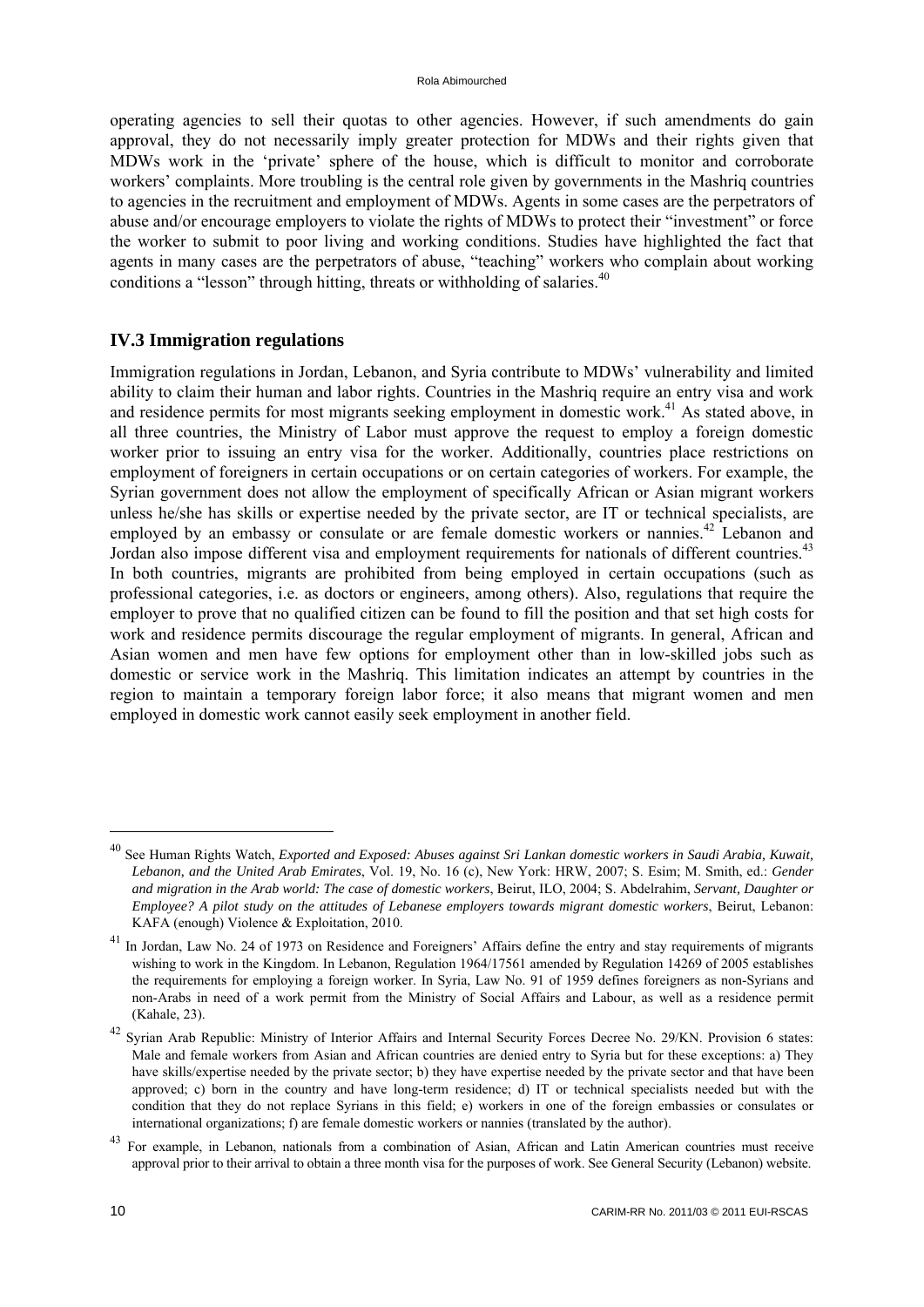<span id="page-15-0"></span>Furthermore, Jordan, Lebanon and Syria prohibit marriages between MDWs and citizens in practice or by law.44 A migrant domestic worker must leave the country and enter the destination country as the wife of the citizen in question in order to for the marriage to be recognized by the authorities. Residence permits are required for children of MDWs born in the destination country, unless the father is a citizen of the country and acknowledges his child(ren)<sup>45</sup>. In many cases, children of MDWs can be in irregular status either because their parent(s) are also in irregular status or the costs of obtaining a permit are too high for the parent(s) to bear. The prohibition on marriage to MDWs may indicate a discriminatory practice intended to limit "undesirable" populations in the destination country.

## **IV.4 The sponsorship system**

The employer is an important actor in enforcing immigration regulations. In Jordan, Lebanon, and Syria, the presence of the worker is dependent upon his/her sponsorship by an employer. This system of immigration - the sponsorship (or kafala) system – attempts to control the flow of migrants by tying the worker to a single sponsor (or kafeel) for the duration of her contract.<sup>46</sup> The MDW enters the country of destination country under the name of an employer; he/she cannot change the employer, even in the case of abuse or exploitation, unless she obtains the release of his/her current employer to a new one. For example, The Syrian Ministry of Internal Security Forces Decree No. 333 the transfer of a foreign domestic worker to another employer requires the approval of the Department of Immigration and Passports.<sup>47</sup> Under the sponsorship system the employer assumes control over the worker's freedom of movement, labor, and judicial action.<sup>48</sup>

The regulations further stipulate that MDWs reside with their employers for the duration of their contracts. MDWs who work as "freelancers" (i.e. MDWs who have a sponsor but do not live with their sponsor) are often considered by the authorities to be in violation of immigration regulations, since the regulations assume that work and residence permits are issued on the basis of a "live-in" arrangement. An indication of this assumption is the stipulation that employers or agents are required to pick up workers upon their arrival at the airport. In Lebanon, domestic workers who have worked and resided in the country for a number of years must still be picked up by their employers; however, it seems that male migrants who are not entering Lebanon for the first time can leave the airport on their own.<sup>49</sup>

MDWs who run away, even in cases of abuse, automatically become irregular. Since the regular status of the worker is tied to an employer, once she/he leaves her/his employer without obtaining a release she/he is considered in violation of immigration regulations. MDWs in irregular status face fines and imprisonment in detention centers, as well as deportation, even when the employer neglected to complete the necessary procedures to obtain the work and residence permits for the worker. In Lebanon, employers are required to report runaway domestic workers to General Security.<sup>50</sup> Additionally, a recent internal regulation issued by the Director General of General Security allows the transfer to another employer by MDWs only three times. General Security will only grant the transfer

<sup>44</sup> Personal communication, lawyer for KAFA MDW project; M. Olwan, "Gender and migration in Jordan", *Gender and Migration* Series, CARIM Analytic and Synthetic Notes 2010/66, European University Institute, Robert Schuman Centre for Advanced Studies, 2010. In Syria, Decree No. 29/KN prohibits the marriage between Syrians and female Arab and non-Arab domestic workers and nannies.

<sup>&</sup>lt;sup>45</sup> Women in Lebanon, Jordan, and Syria cannot pass on citizenship to their children if they are married to non-citizens.

<sup>46</sup> G.Calandruccio: "A review of recent research on human trafficking in the Middle East", *International Migration*, vol.43, no. 1-2, 2005: 278-279.

<sup>47</sup> Syrian Arab Republic: Ministry of Internal Security Forces Decree No. 333, 2006.

<sup>48</sup> Calandruccio, 278-279.

<sup>&</sup>lt;sup>49</sup> This issue was raised during a meeting with migrant community leaders.

 $50$  Republic of Lebanon: Regulation 14269 of 2005.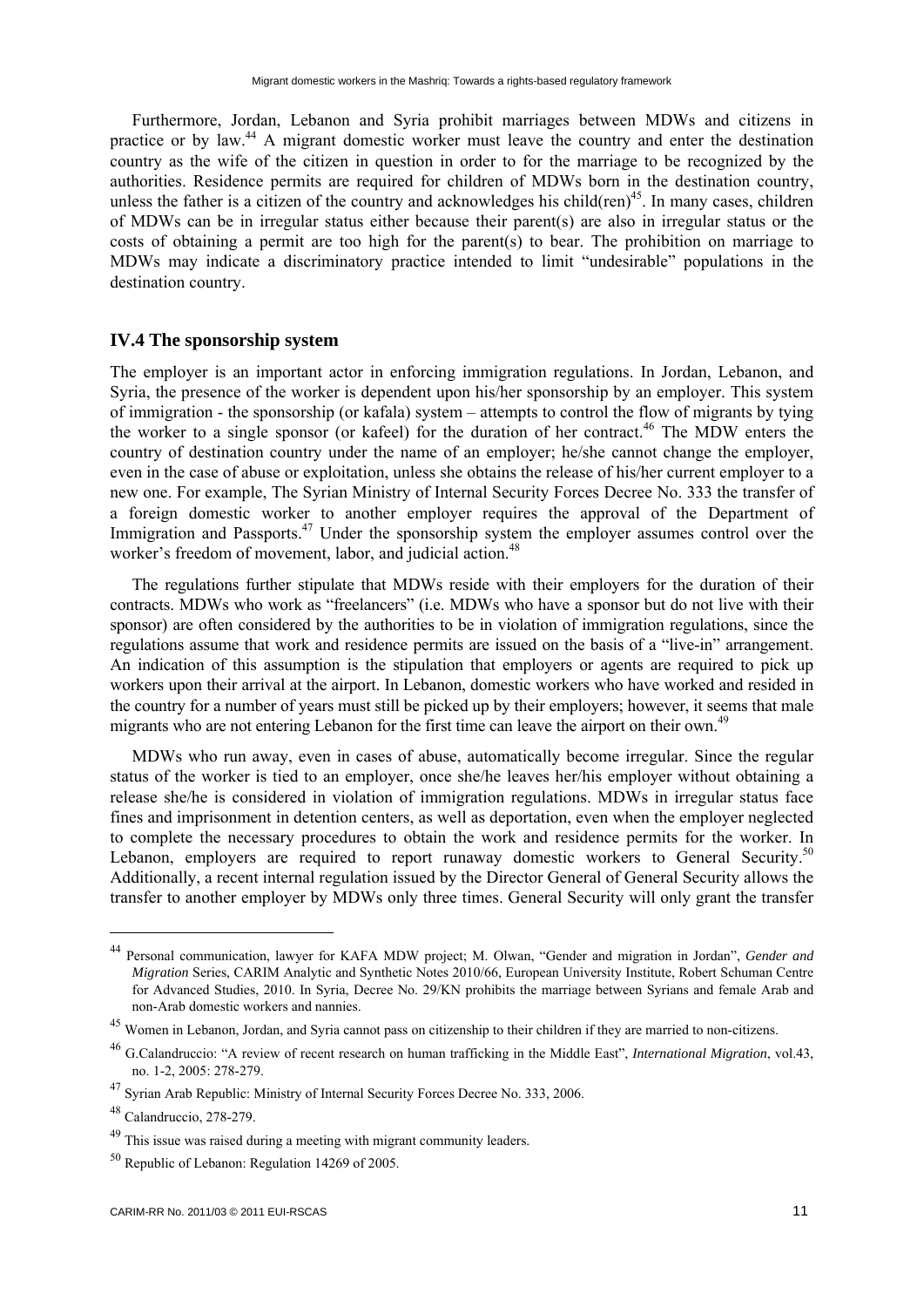<span id="page-16-0"></span>to another employer after the third time only in exceptional circumstances.<sup>51</sup> This administrative regulation negatively affects MDWs who work for multiple employers and who have remained in the country for a number of years.

In combination with limited legal protections for MDWs, the sponsorship system creates a situation in which employers exercise a large degree of control over the living and working conditions of workers, as well as offers few opportunities to empower MDWs. This contributes to MDWs vulnerability to abuse and exploitation. Workers may accept bad working conditions and/or abusive treatment because of fear of deportation. The system also contributes to workers isolation in the homes of their employers and to their lack of knowledge of their rights. Rather than taking a rights-based approach, the sponsorship system is a framework for the control of low-skilled foreign workers that focuses on the rights of employers.

# **IV.5 Legal measures to protect MDWs**

The legal framework in Jordan, Lebanon, and Syria provide migrant domestic workers with limited protection from exploitation and abuse. Institutional arrangements often attempt to preserve the interest of the employer in exchange for limitations on workers' rights. Notably, the exclusion of domestic workers from labor laws in the region means that workers' rights are governed by contractual law, and that these workers do not benefit from provisions concerning freedom of association and the right to join a union and social protection. Domestic workers' exclusion from labor laws also means that they do not have opportunities to benefit from vocational/skills training programs. Jordan is an exception in this regard. In 2008, the Jordanian Labor Law was amended to extend coverage to domestic and agricultural workers, however, special regulations apply to domestic workers, which will be discussed in more detail below.

Domestic workers in Lebanon and Syria remain excluded from the Labor Law, although the Lebanese government is considering a new law on domestic work that would apply to migrants as well.<sup>52</sup> The Syrian Labor Law states that workers excluded from the labor law shall be subject to the provisions of their employment contracts, which should not prescribe fewer entitlements than those prescribed in the law. Also, the labor law regulates minimum wage and other employment issues for casual or temporary, which includes domestic workers.53 Thus in both countries, MDWs' contracts are the main basis on which workers' can seek redress for abuse or violations of their rights. A unified contract for migrant domestic workers does not exist in Syria. Instead, Act No. 81, regulating PEAs, includes provisions on clauses that should be included within the employment contract, these are:

- The duration of the worker's contract and her monthly wages;
- The employer must provide for the worker clothing, food, medicine and appropriate accommodation and register the worker in the work related injuries fund in the public institution for social insurance;
- The worker's salary shall be paid at the end of each month;
- The employer shall "refrain" from mistreating or beating the worker, subject to legal liability 34

Provisions do not mention occupational safety and health concerns nor provide guidance on when the employer and the domestic worker can terminate the contractual agreement. Provisions also make

<sup>51</sup> Personal communication, officer at General Security.

<sup>52</sup> Article 7 of the Lebanese Labor Law of 23 September 1946 and Article 5 of the Syrian Labor Law No. 17 of 2010 exclude domestic workers.

<sup>53</sup> Kahale, 23.

<sup>54</sup> Syrian Arab Republic, Act No. 81.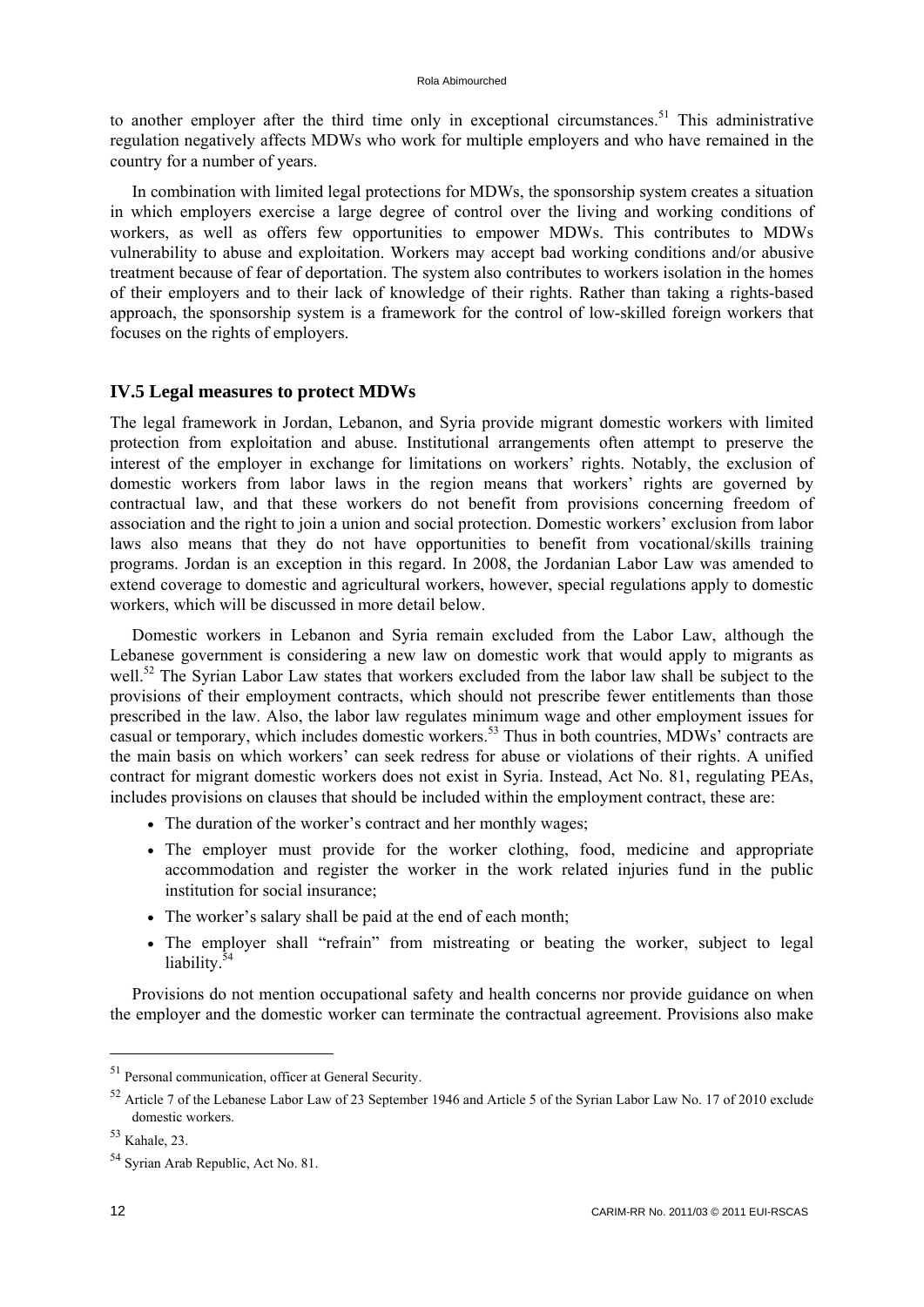no mention of work hours and under what conditions, weekly and annual leave or the rights of workers to keep their passports and other identity documents. A unified contract would help resolve some of these gaps and provide one standard contract which every employer and domestic worker must sign.

In 2009, the Lebanese Ministry of Labor approved the Unified Contract for Female and Male Migrant Domestic Workers, making it the sole contract that employers and workers must sign prior to the issuance of the work permit. The contract:

- Delineates maximum hours of work (10 inconsecutive hours a day) and minimum hours of rest (8 consecutive hours a night);
- Requires the employer to pay the worker's salary at the end of each month of employment and to keep a written receipt ;
- Grants the worker a weekly rest day and a yearly annual leave of six days;
- Charges the employer with providing the worker with food, clothing and adequate accommodations and purchasing insurance for MDWs; and
- Sets the conditions in which the employer and worker can terminate the contract.

While the contract provides for some measure of protection for MDWs, it remains silent on several common violations of workers' rights, and includes provisions that place workers in a vulnerable position vis-à-vis employers. In particular, the contract does not prohibit the retention of workers' passports and other identity documents and does not guarantee the right to a day out; nor does the contract include a minimum wage standard, thus maintaining wage discrepancies between migrant workers of different nationalities. Additionally, the requirement of a written receipt certifying payment of workers' wages may not be a strong enough measure to prevent or prove non-payment or underpayment of wages, since workers could be forced to sign receipts. Employers can terminate the contract if the worker "commits a deliberate mistake, neglect, assault or threat, or causes any damage to the interests" of the employer and his/her family.<sup>55</sup> But the contract does not provide any guidance on what constitutes such violations and whether complaints against workers are legitimate. If the worker breaks the contract because of any of the circumstances mentioned, such as physical or sexual abuse, the only option provided is for the worker to return home at the expense of the employer.<sup>56</sup> The contract does not allow the worker temporary residence to seek other employment. In both Lebanon and Syria, the difficulty of enforcing employment contracts and of presenting a complaint in the courts on the basis of contracts act as a barrier to ensuring the protection of workers' rights and of providing redress in the case of violations. In addition to these limitations, contracts are currently only available in Arabic and English, languages that many MDWs may not be able to understand or read.<sup>57</sup>

A draft law on domestic work was launched by the Ministry of Labor in February 2011.<sup>58</sup> Importantly the draft law strengthens the role of the Ministry of Labor in responding to complaints of labor and rights violations by appointing social workers who will investigate complaints and follow-up on cases to ensure compliance, as well as introduces penalties for violations committed by employers,

<sup>55</sup> Republic of Lebanon: Unified contract for female and male migrant domestic workers, unofficial English translation.

<sup>&</sup>lt;sup>56</sup> Domestic workers can pursue cases in the criminal courts in the case of physical or sexual abuse, however, workers would have to prove that such abuse occurred, which generally requires witnesses and/or the report of a forensic doctor indicating that the worker was abused. Due to their isolation and confinement in the employer's house, MDWs may not be able to find witnesses to testify to the abuse or to leave the house in time for the traces of abuse to remain on their bodies. Other barriers to workers seeking redress in courts will be discussed in section IV. 6. Often the option available to domestic workers is return to their origin countries, even if a domestic worker pursues a case in court, she cannot seek other employment will her case is pending and usually temporary residence is not granted.

<sup>&</sup>lt;sup>57</sup> The Unified Contract for Female and Male Migrant Domestic Workers, along with a guide for MDWs, will be translated into several languages of the major migrant communities. However, these translations have yet been published.

<sup>58</sup> Ministry of Labor, Lebanon, "Draft law on regulation of decent work for workers in domestic service", Beirut, 10 [مشروع قانون يتعاق بتنظيم العمل الالئق للعاملين في الخدمة المنزلية] 2010. February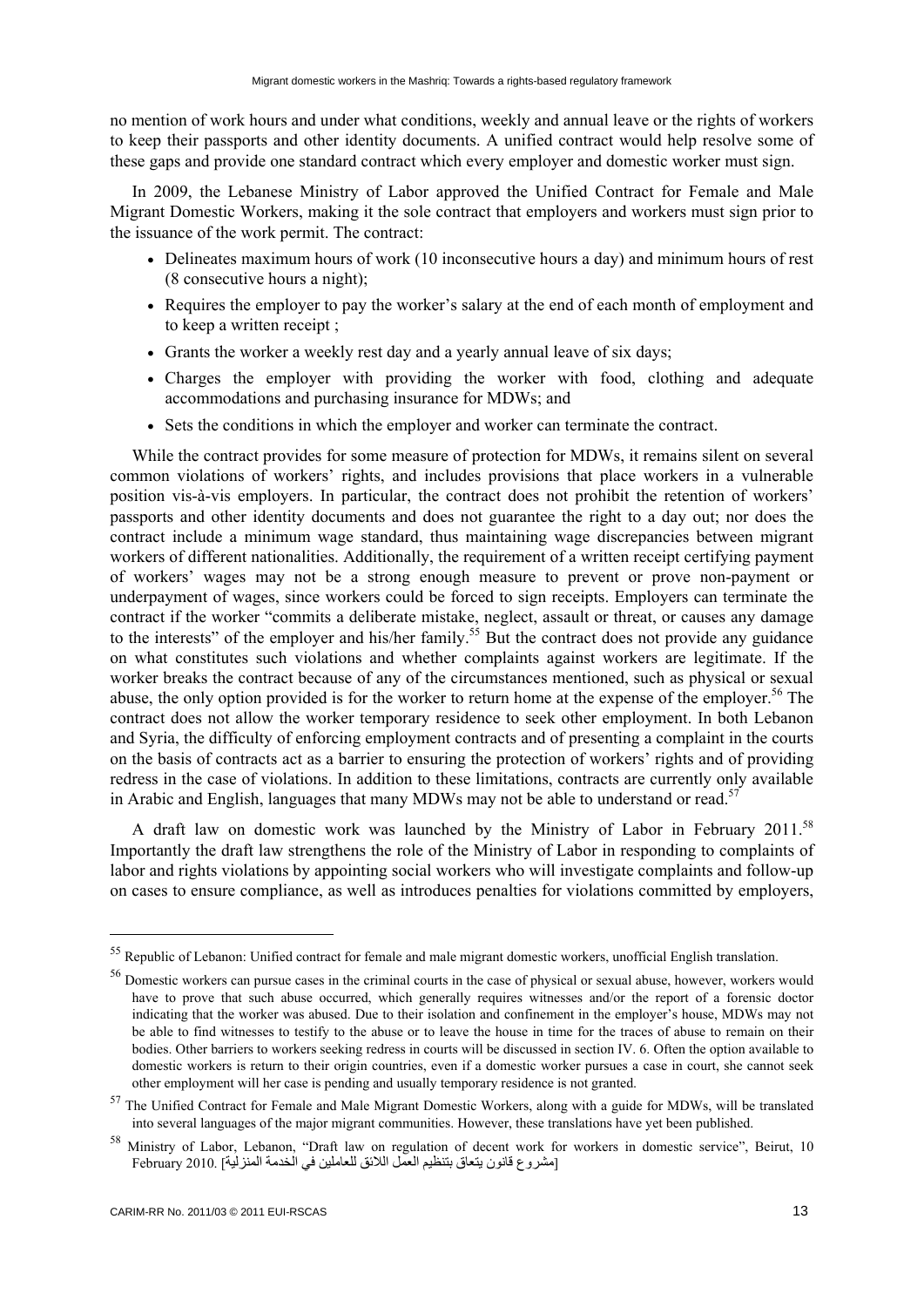private employment agencies, and employees. In addition to these, the draft law bans violating employers from employing a migrant domestic worker for a period of three to five years and makes it possible for a worker and employer to prove physical or sexual abuse without the report of a forensic doctor. However, the draft law is separate from the Lebanese Labor Law and does not amend the law to include domestic workers. Furthermore, the draft law remains silent on the practice of withholding the workers' passport and other identity documents, denies domestic workers' freedom of mobility, and makes it illegal for MDWs to work for anyone other than their sponsor. While the draft law includes important provisions as well as strengthens the role of the Ministry of Labor, it does not go far enough to guarantee MDWs' human and labor rights or in addressing their particular vulnerabilities vis-à-vis employers.

Jordan provides one example of the expansion of coverage of the labor law to domestic workers. Although, as will be discussed below, domestic workers inclusion in the Jordanian Labor Law is limited and not all provisions of the law apply to this category of workers. The implementation regulations No. 90 of 2009 clarify domestic workers' incorporation under the Labor Law. Notably, the regulations define the term domestic worker<sup>59</sup> and give the Ministry of Labor a clearly defined role in investigating complaints and resolving disputes between employers and domestic workers. The regulations include provisions that:

- Defines maximum hours of work (10 inconsecutive hours) and minimum hours of rest (8 consecutive hours per night);
- Guarantees the worker one day of rest and 14 days annual leave, as well as sick leave;
- Charges the employer with providing the worker with health care and other material needs;
- Requires the employer to pay the worker's monthly salary and provide a written receipt as proof of payment;
- Affirms the worker's right to privacy and to communicate with his/her family;
- Charges the Ministry of Labor with following up on any complaints;
- Allows inspection of the employing household upon obtaining the permission of the employer; and gives the employer one week to comply with regulations; if he/she does not then a fine will be issued and the necessary legal steps will be taken as defined by the Labor Law.<sup>60</sup>

At the end of the contract period, the employer and domestic worker must issue a statement in front of a representative of the Ministry of Labor certifying that both parties received their due entitlements and that rights were respected. The regulations also charge the employer with treating the worker with dignity and ensuring decent work conditions, and the worker to complete his/her tasks with honesty and to preserve the privacy of the house; stipulations that would be difficult to delineate or enforce in real-life situations.

These regulations reflect many of the provisions found in the Special working contract for non-Jordanian domestic workers, which the Ministry of Labor approved in 2003. For example, the contract outlines similar responsibilities and rights of employers and workers that the implementation regulations No. 90 state. Notably, the contract specifies that the worker must perform her/his duties without violating social and moral norms and Jordanian law and that the work cannot leave the employing household without the employer's permission. In addition, the contract also specifies the

<sup>&</sup>lt;sup>59</sup> Domestic work is defined as work related to the regular activities of the family, which can be performed by any member of the family and include: cleaning, cooking, ironing, preparing meals, care-taking, caring for children, and grocery shopping.

<sup>60</sup> The Jordanian Labor Law, No. 8, 1996, article 3, section B and Regulation of Workers in Homes, Home Kitchens and Gardens, and their Like [حكمھم في ومن وبستانييھا وطھاتھا المنازل في العاملين نظام[ No. 90, published in the Official Gazette No. 4989, 2009.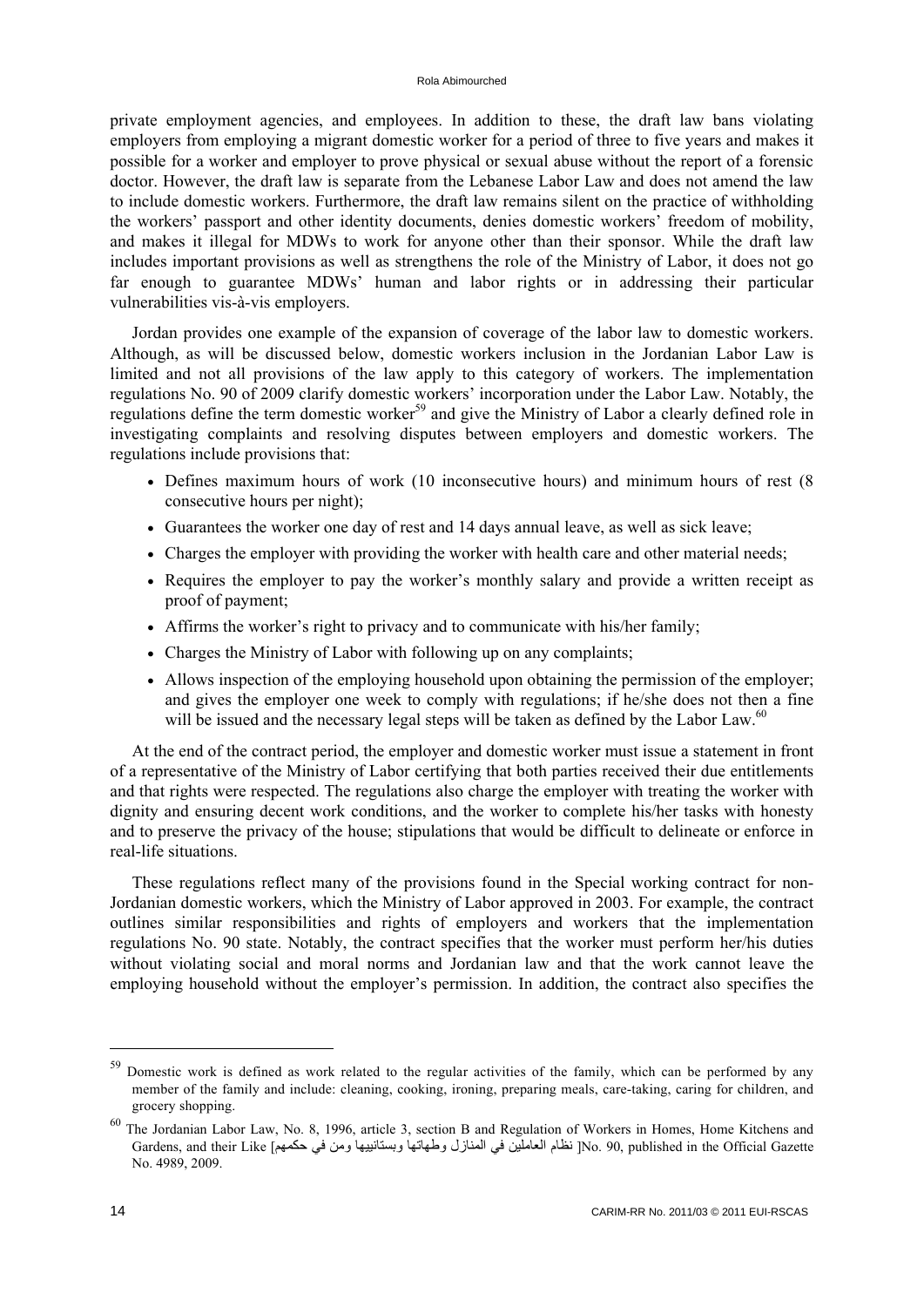<span id="page-19-0"></span>length of the contract period (2 years, renewable for an additional year), as well as the provision that the employer does not have the right to take the worker's passport.<sup>61</sup>

Beyond the somewhat unclear terms used to delineate employers' and workers' responsibilities, the implementation regulations and the Special working contract present similar gaps as those identified for the Unified contract for female and male domestic workers. Regulations do not include a minimum wage standard, as well as do not prohibit retention of the worker's passport and other identity documents by the employer, although this is prohibited in the Special Working Contract for non-Jordanian domestic workers. Workers are not granted the freedom to leave the employing household. The regulations require the worker to obtain the permission of the employer before leaving the house and to inform employers of their whereabouts. The regulations also remain silent on the issue of minimum wage, maternity leave and overtime, which most likely indicates the exclusions of MDWs from these benefits. In addition to these limitations, MDWs cannot join unions and are excluded from social protection provisions.

In all three countries, contracts and other provisions to protect MDWs do not address occupational safety and health concerns. Since domestic workers are excluded from labor laws and when included as is the case in Jordan, they do not enjoy equal treatment with nationals in terms of social protection, maternity leave or measures addressing occupational safety and health. Also, despite the fact that Jordan and Syria ratified the Equality of Treatment (Social Security) Convention, 118 (1962), domestic workers do not enjoy social security rights in both countries. MDWs who become pregnant or contract a communicable disease (such as Tuberculosis or an STI) while in the destination country will be returned to their origin countries. In other cases, migrant domestic workers may require minor medical care such as antibiotics for an infection but they may not receive such care if their employers are unwilling to cover the costs of a doctor's visit and medication. Jordan, Lebanon, and Syria require employers to purchase insurance for MDWs; however, it is not medical/health insurance but functions more as accidental or life insurance and thus it may not adequately provide for workers' health needs. Insurance policies often cover hospitalization, death, and repatriation while workers are under contract but do not cover long-term care due to a work-related injury or preventive measures, such as gynecological or other health check-ups. For example, insurance policies for MDWs in Lebanon cover hospitalization and repatriation of workers who suffer accidents on the job and repatriation of workers who die of natural causes or due to accidents while in the destination country but do not cover usual medical needs or long-term treatments.<sup>62</sup> If a death of a worker is determined to be a suicide, then the insurance company will not cover any expenses incurred.<sup>63</sup>

#### **IV.6 Dispute settlement mechanisms**

Another factor contributing to MDWs' vulnerability in the Mashriq is that workers have few avenues to seek redress for rights violations and/or abuse. On the one hand, few mechanisms are in place to effectively reach MDWs who are often isolated in their employers' homes and who lose their regular status once they leave their employers' home, thus their right to remain in the country. On the other hand, discriminatory practices discourage MDWs from seeking redress in the courts and favor the employer in most disputes. In this regard, non-governmental organizations and embassies/consulates of MDWs play a key role in representing workers and mediating disputes between employers and domestic workers. Private employment agencies may also play a role in resolving disputes, although each country determines the different levels and extent to which agents can mediate. In many cases domestic workers fear agents, who generally side with employers even in cases of mistreatment and

<sup>61</sup> Ministry of Labor, Jordan, *Special Working Contract for non-Jordanian Domestic Workers*, Amman, 2003.

<sup>62 &</sup>quot;Insurance for MDWs: What does it cover?", *The Newsletter for Migrant Domestic Workers*, Issue no. 2, KAFA (enough) Violence & Exploitation, 2010.

<sup>63</sup> Ibid.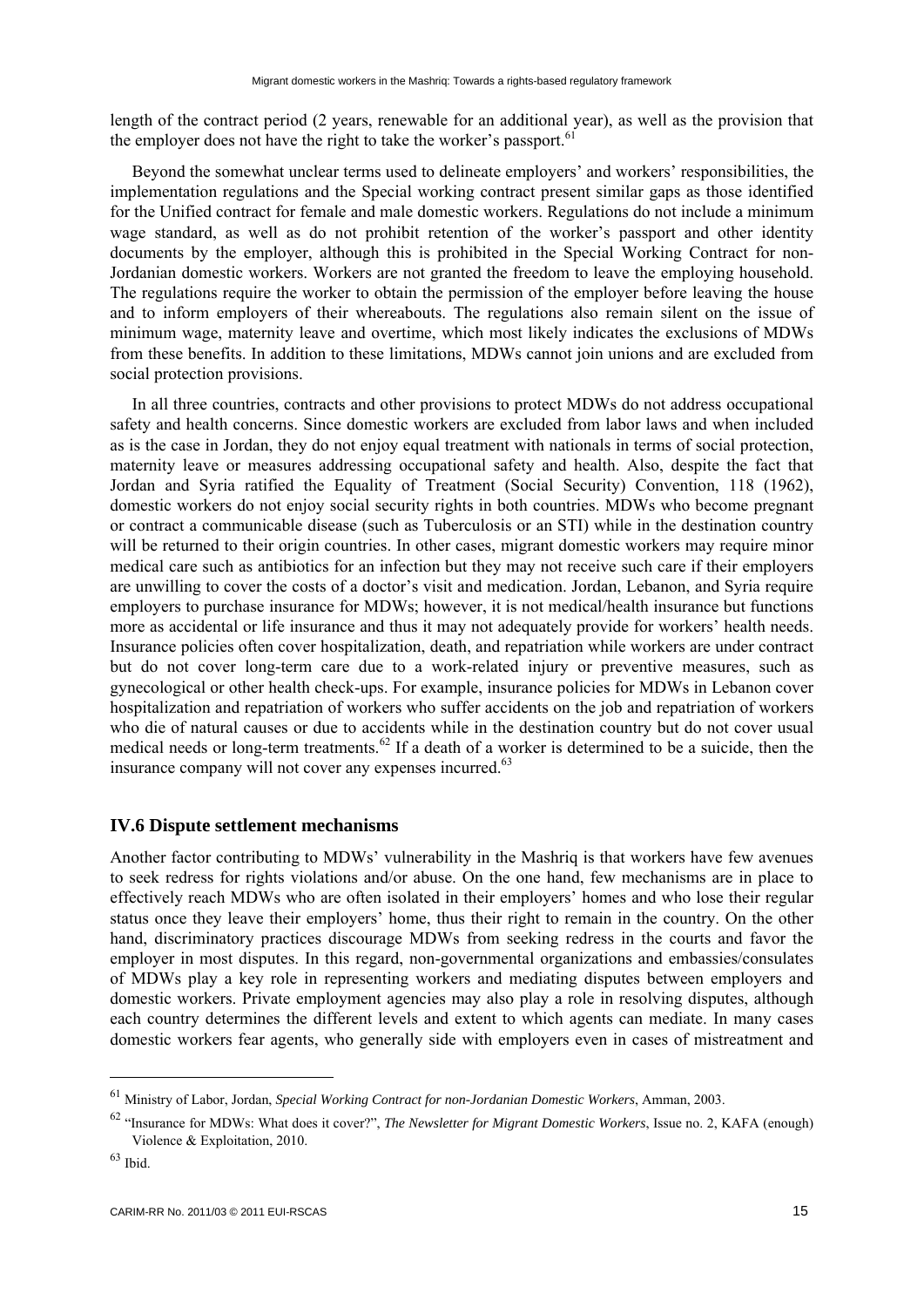who are perpetrators of abuse themselves. Trade unions in the region have shown little interest in the situation of migrant domestic workers or initiative to advocate on workers' behalf. This may be due to the fact that some trade union representatives are also employers of MDWs or private employment agencies who recruitment and place migrant women in Arab households. Migrant community leaders and informal migrant associations also provide support to vulnerable MDWs by providing them with shelter and however, such associations are not recognized by the destination country and thus cannot full represent MDWs or lobby for their rights.

In contrast to Lebanon and Syria, Jordanian regulations indicate a clear system for settling disputes. According to the recent regulations implementing the amendment to the Labor Law, a committee, called the Committee for the Affairs of non-Jordanian Domestic Workers, will be formed within the Ministry of Labor.<sup>64</sup> This committee consists of individuals from the Ministry of Labor, General Security, and the Union of Owners of Private Employment Agencies. The regulation also gives the Ministry of Labor the power to investigate complaints submitted by employers and domestic workers and to call for an inspection of the household by a labor inspector if the complaint is connected to the household in which the workers is employed. Employers must first agree to an inspection before it can take place. If employers are found to be in violation of the regulations, he/she has one week to rectify the situation or face other penalties or legal consequences. The Ministry of Labor also has the power to render decisions on complaints and to set penalties in accordance to the Labor Law if employers do not comply with the decision of the Ministry.

In Lebanon and Syria, MDWs have recourse to mainly contractual law to claim their rights. Since domestic workers are excluded from Labor Laws of Lebanon and Syria, the penalties and punishments expressed in the law do not apply to this category of workers. Thus, MDWs must seek redress based on violations of their contracts, which includes weaker penalties against employers. In Syria, Act No. 81 requires PEAs to maintain a list of employers and domestic workers whom the agent is required to contact periodically to ensure that both the rights of the employer and employee are respected and to alert the relevant authorities in the case of violations. In Lebanon, agents' roles are limited to the first three months of the worker's arrival, after which employers or workers can contact the Ministry of Labor in case of a dispute or seek redress in the courts. However, PEAs are required by the Ministry of Labor to maintain files on migrant workers he/she places in households and to submit these files to the Ministry of Labor. In practice, oversight of the operations of PEAs is weak.

MDWs workers can file complaints in civil and criminal courts, as well as labor courts, despite their exclusion from the Labor Law. Decree No. 3572 of 1980 expanded the Labor Court's jurisdiction to any conflict that arises from a relationship the fits the definition of work as delineated in the Law on Obligations.65 In all three countries, it is likely that MDWs who face violations of their work contracts and their rights will be sent to their origin countries rather than be given the opportunity to seek redress for violations and/or to seek employment in another household. This is clearly alluded to in the Unified Contract, which states that employers are obligated to return their employees to his/her country if the worker terminates the contract for one of the specified reasons detailed in the contract. The contract and Lebanese immigration regulations do not give MDWs temporary residence in order to seek other employment.

While MDWs have filed cases against their employers in Lebanon, a study by Human Rights Watch (HRW) found that the Lebanese justice system fails to protect MDWs' rights, in many instances the system actually discriminates against workers. In 84 of the 114 cases reviewed by HRW, MDWs were defendants and only in 20 cases were they plaintiffs.<sup>66</sup> The few cases in which MDWs

<sup>64</sup> The Hashemite Kingdom of Jordan: Regulation of Workers in Homes, Home Kitchens and Gardens, and their Like, No. 90 of 2009.

<sup>65</sup> Houry, 33-34.

<sup>66</sup> Ibid, 10.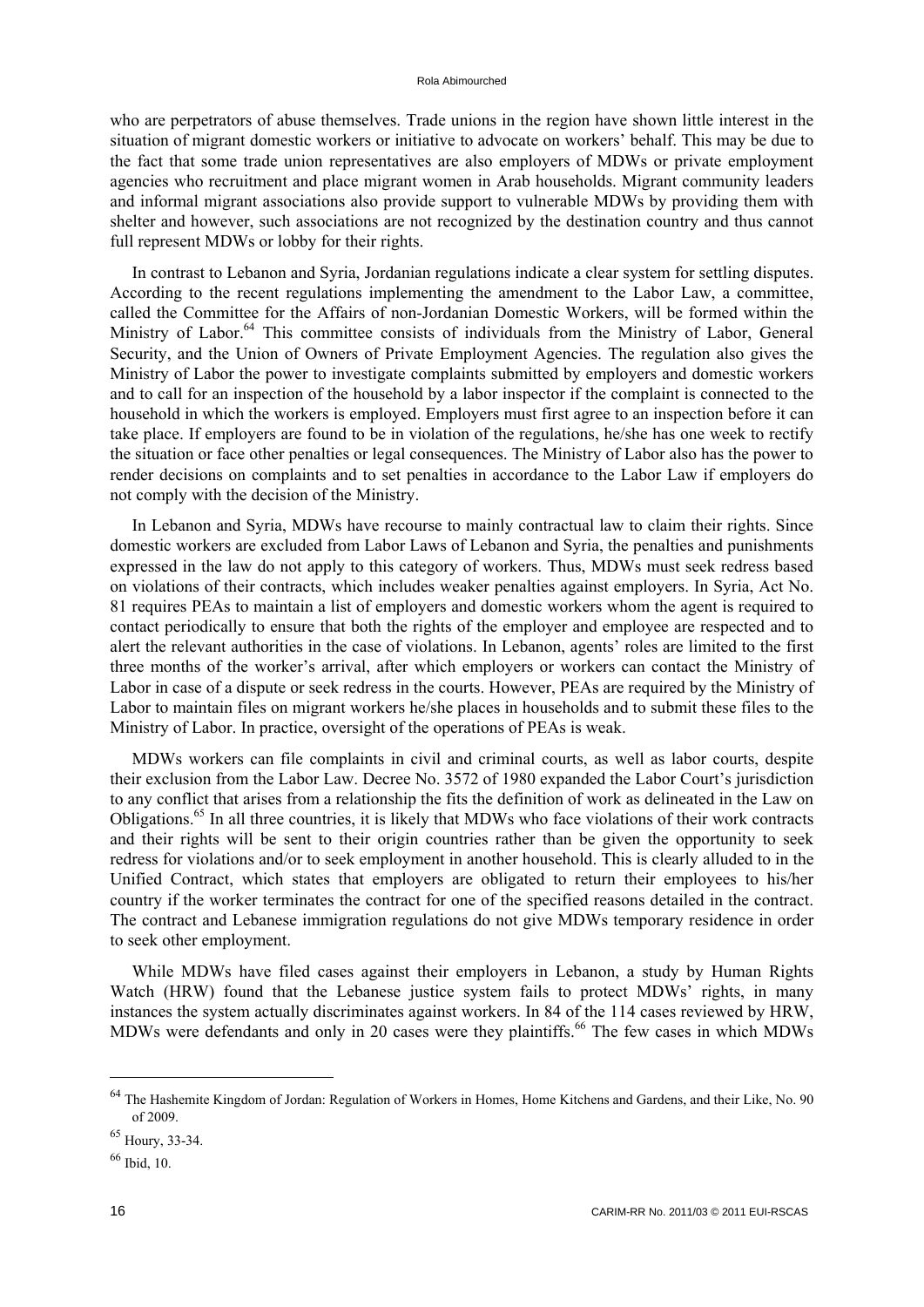<span id="page-21-0"></span>were plaintiffs may be a result of the reluctance of workers to pursue a complaint against their employer because of the costs associated with filing a case plus the long time it takes to reach a verdict, and the fact that workers lose their right to work and reside in Lebanon if they file a complaint against their employer. Additionally, it has been emphasized that in many instances when MDWs have sought assistance from the police that they have often been returned to their employers and no investigation was pursued. MDWs who file complaints against their employers can also face countercharges of theft and end up in pre-trial detention for several months.<sup>67</sup> Furthermore, HRW found that courts generally favored employers over MDWs and gave more credence to employers' testimonies rather than workers'. Courts often placed the burden of proof on MDWs to demonstrate that they had not received their salaries rather than on employers. When MDWs did receive a favorable ruling forcing employers to comply with the verdict presented an additional challenge, and in many cases verdicts were very lenient. For example, in a case of physical abuse, the court found the employer guilty and sentenced her to one month in prison but replaced the jail sentence with an increased fine.<sup>68</sup>

It is likely that similar findings could be found in Jordan and Syria. Particularly since women migrants in domestic work are not treated with equality with respect to other workers in terms of labor standards and their isolation in their employers' homes makes it more difficult for them to prove violations and/or abuse than other migrant workers employed in other sectors. In addition to these obstacles, the issue of discrimination against MDWs in the justice system is a grave one that needs to be addressed in order to protect workers' from exploitation and prevent violations of their rights.

# **V. International conventions and the Mashriq countries**

Jordan, Lebanon, and Syria are signatories to a number of international conventions, such as the Convention to Eliminate all Forms of Discrimination Against Women, most of the eight ILO fundamental conventions, and the Protocol to Prevent, Suppress and Punish Trafficking Persons, especially Women and Children (or the Palermo Protocol). Syria also ratified (although it did not sign) the Convention on the Protection of the Rights of All Migrant Workers and Members of their Families, unlike Jordan and Lebanon. Countries signatory to these conventions must report on steps taken to comply with these standards. Additionally, national and international NGOs have highlighted countries' international obligations to lobby for better regulations and protection of MDWs' rights. All three countries have not ratified the ILO conventions that specifically deal with labor migration: Convention 97, Migration for Employment (1949) and Convention 143, Migrant workers, Supplementary Provisions (1975), which constitute two of the eight ILO fundamental conventions (See Table 3 for conventions ratified by the three countries). These conventions should be respected and realized by all ILO member States, even if they have not ratified them. Additionally, all three countries have ratified other ILO conventions that are relevant to the protection of MDWs, such as Convention 118. However, as discussed above Jordan, Lebanon, and Syria have not fully applied the provisions of these conventions to regulations concerning the living and working conditions of MDWs.

 $67$  Ibid, 46-47. Workers could be held for three months in pre-trail detention in cases of theft and an average of 21 months in felony cases.

<sup>68</sup> Ibid, 39.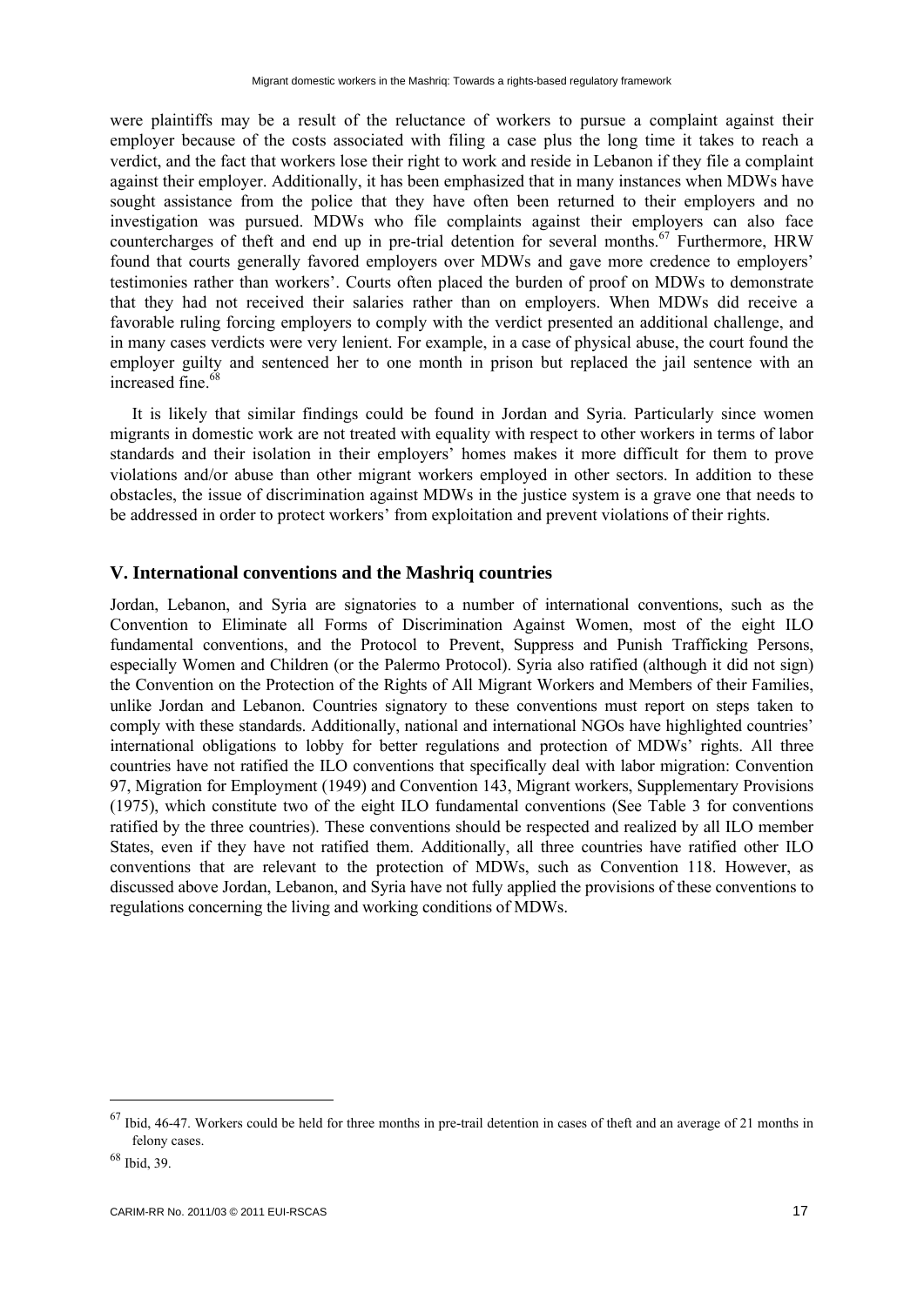|                                                                                                  |                     | Jordan | Lebanon | <b>Syria</b> |  |  |  |  |
|--------------------------------------------------------------------------------------------------|---------------------|--------|---------|--------------|--|--|--|--|
| <b>ILO Fundamental Conventions</b>                                                               |                     |        |         |              |  |  |  |  |
| Migration for Employment                                                                         | Conv.97             | n/a    | n/a     | n/a          |  |  |  |  |
| Migrant workers (Sup. Provisions)                                                                | Conv <sub>143</sub> | n/a    | n/a     | n/a          |  |  |  |  |
| Freedom of association and collective                                                            | Conv. 87            |        |         | 1960         |  |  |  |  |
| bargaining                                                                                       | Conv. $98$          | 1968   | 1977    | 1957         |  |  |  |  |
| Elimination of forced and compulsory                                                             | Conv. 29            | 1966   | 1977    | 1960         |  |  |  |  |
| labor                                                                                            | Conv. $105$         | 1958   | 1977    | 1958         |  |  |  |  |
| Elimination of discrimination in respect of                                                      | Conv. 100           | 1966   | 1977    | 1957         |  |  |  |  |
| employment and occupation                                                                        | Conv. $111$         | 1963   | 1977    | 1960         |  |  |  |  |
|                                                                                                  | Conv. 138           | 1998   | 2003    | 2001         |  |  |  |  |
| Abolition of child labor                                                                         | Conv. 182           | 2000   | 2001    | 2003         |  |  |  |  |
| <b>Other International Conventions</b>                                                           |                     |        |         |              |  |  |  |  |
| Conv. to Eliminate all Forms of<br>Discrimination Against Women                                  |                     | 1992   | 1997a   | 2003a        |  |  |  |  |
| Protocol to Prevent, Suppress and Punish<br><b>Trafficking Persons</b>                           |                     | 2009a  | 2005    | 2009         |  |  |  |  |
| Conv. on the Protection of the Rights of<br>All Migrant Workers and Members of<br>their Families |                     | n/a    | n/a     | 2005a        |  |  |  |  |

#### **Table 3. Relevant International and ILO Conventions**

a: accession

Countries have especially moved quickly to introduce anti-trafficking legislation. Jordan in 2009 and Syria in 2010 have introduced legislation making trafficking in persons a crime, as well as defining penalties for individuals who are found to be traffickers. In Jordan, the law on anti-trafficking establishes a commission to oversee its implementation.<sup>69</sup> The commission is affiliated to the Ministry of Labor and includes officials from the police and Ministry of Justice. A shelter for victims is also planned. A draft law on the punishment of trafficking in persons is currently being debated in Lebanon. While as States party to these conventions governments agree to incorporate principles laid out in the conventions into national legislation and open themselves up to international review, ratification has had only a minor impact on the protection of MDWs' rights. As demonstrated above, the legal frameworks in the three countries often doubly exclude migrant domestic workers as migrants and as domestic workers. Countries in the Mashriq generally do not apply international standards to MDWs. For example, MDWs do not enjoy maternity rights in any of the countries under study, and regulations often limit workers' freedom of association and movement to preserve the interest of the employer.

Despite the difficulties in using international conventions to bolster protection for MDWs' rights, the response of Jordan, Lebanon, and Syria to the proposed ILO convention on domestic work may indicate

<sup>69</sup> IRIN: "Jordan: Government adopts anti-human trafficking law".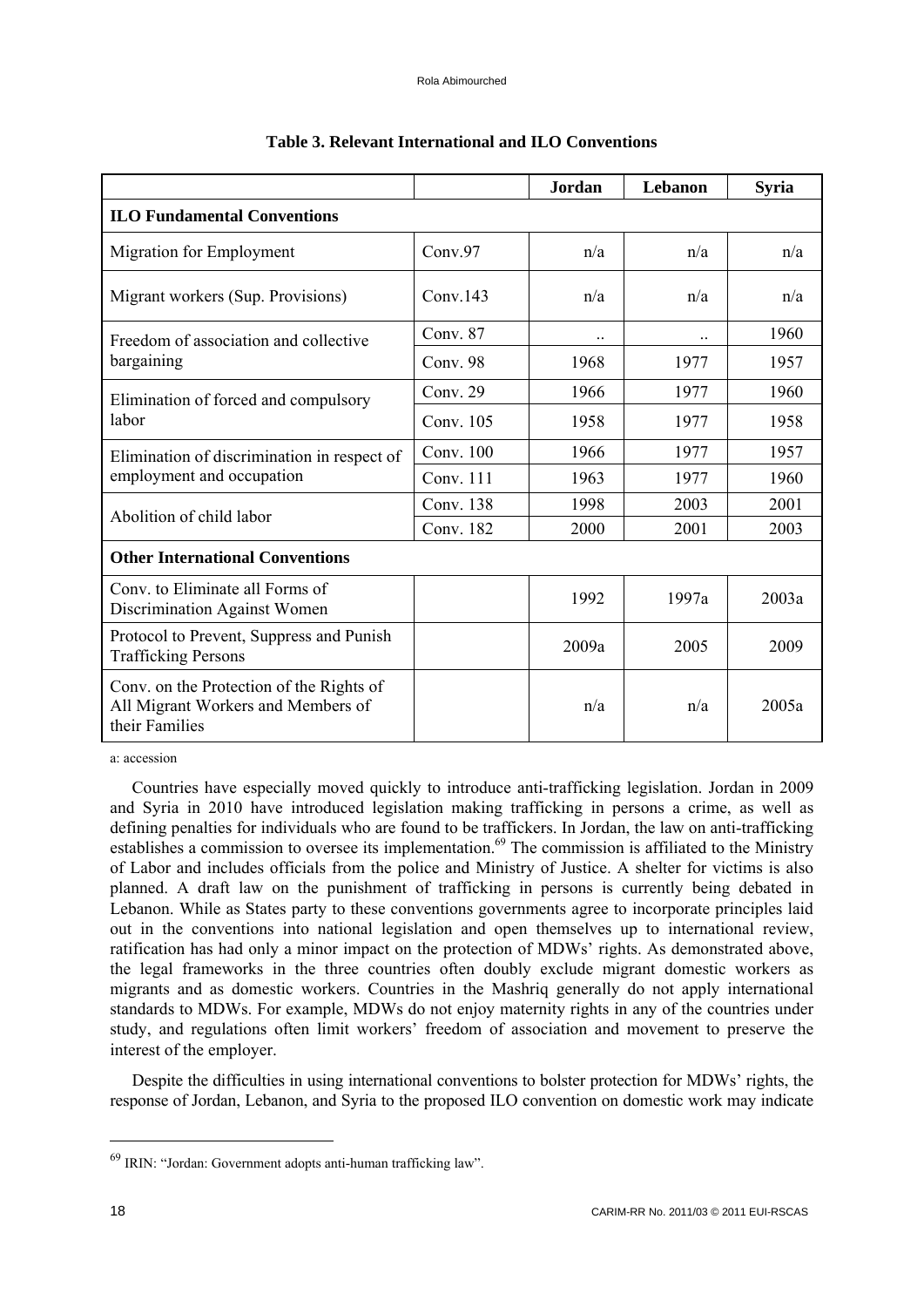<span id="page-23-0"></span>a willingness on the part of these governments to extend greater rights to domestic workers. At the same time, the responses highlight the points of contention in regards to establishing a legal framework that promotes decent work for domestic workers and for migrant domestic workers, in particular.

# **V.1 The proposed ILO Convention on domestic work70**

Recognizing the importance of domestic work for maintaining and sustaining households and as a source of employment for female migrants, as well as the fact that domestic work remains undervalued and poorly regulated, the ILO Governing Body decided to place an item on decent work for domestic workers on the agenda of the 99<sup>th</sup> Session of the International Labor Conference in 2010 for standard setting purposes.<sup>71</sup> The International Labor Office (the Office) identified three main objectives of the new instrument(s), these are: "Ensure broad coverage to reach as many domestic workers as possible; facilitate wide, immediate ratification and continuous improvement of domestic workers' working and living conditions and access to social security; and provide sufficient guidance and incentives to enable the provisions to be meaningfully implemented into practice."<sup>72</sup> The Office considers that the proposed instrument(s) should emphasize that domestic workers enjoy equal treatment with other workers in terms of living and working conditions. All international labor Conventions and Recommendations should be applied to domestic workers, particularly in terms of access to social security, including maternity protection.<sup>73</sup> In this regard, the provisions of the proposed Convention would build upon national regulatory frameworks that reflect the specificity of domestic work and would seek to circumscribe some practices that contribute to the vulnerabilities of domestic workers.74

The Office initiated the process with a preliminary report, which examined the law and practice on domestic work in various countries, accompanied by a questionnaire sent to the governments of member States. Governments, in consultation with workers' and employers' organizations, were invited to submit replies to the questionnaire.75 Responses and the preliminary report were discussed during the 99th Session of the International Labor Conference in June 2010; the conclusions of which are the basis of the proposed text of the Convention and Recommendation on decent work for domestic workers.76 Member States were invited to comment on the proposed Convention and Recommendation, which will be discussed in the 100th Session of the International Labor Conference in 2011.

Responses to the questionnaire were received from Jordan, Lebanon, and Syria, however, employers' and workers' organizations did not comment, accept in the case of Jordan (Jordan Chamber of Commerce (JCC)), the following presents these responses. All three governments agree to the adoption of an instrument on decent work for domestic workers, although Syria responded that the instrument should take the form of a recommendation while Lebanon opted for a convention with a supplemental recommendation and Jordan a convention with binding and non-binding principles. The JCC opted for a convention with a supplemental recommendation. The responses of Jordan, Lebanon, and Syria to these two central questions demonstrate awareness of the often poor living and working

<sup>&</sup>lt;sup>70</sup> This section draws upon ILO, *Decent work for domestic workers*, Report IV (2), International Labor Conference, 99<sup>th</sup> Session, 4<sup>th</sup> Item, International Labor Office, Geneva, 2010.

<sup>&</sup>lt;sup>71</sup> ILO, "Introduction", *Decent work for domestic workers*, Report IV (1), International Labor Conference, 99<sup>th</sup> Session, 4<sup>th</sup> Item, International Labor Office, Geneva, 2010. See ILO, *Gender equality at the heart of decent work*, International Labor Conference, 98<sup>th</sup> Session, 6<sup>th</sup> Item, International Labor Office, Geneva, 2009 for background information.

<sup>72</sup> ILO, *Decent work for domestic workers,* Report IV (1), 95.

 $73$  Ibid.

<sup>74</sup> Ibid.

<sup>75</sup> ILO, "Introduction", *Decent work for domestic workers,* Report IV (2).

<sup>&</sup>lt;sup>76</sup> ILO, *Decent work for domestic workers*, Report IV (1), International Labor Conference, 100<sup>th</sup> Session, 2011, 4<sup>th</sup> Item, International Labor Office, Geneva, 2010.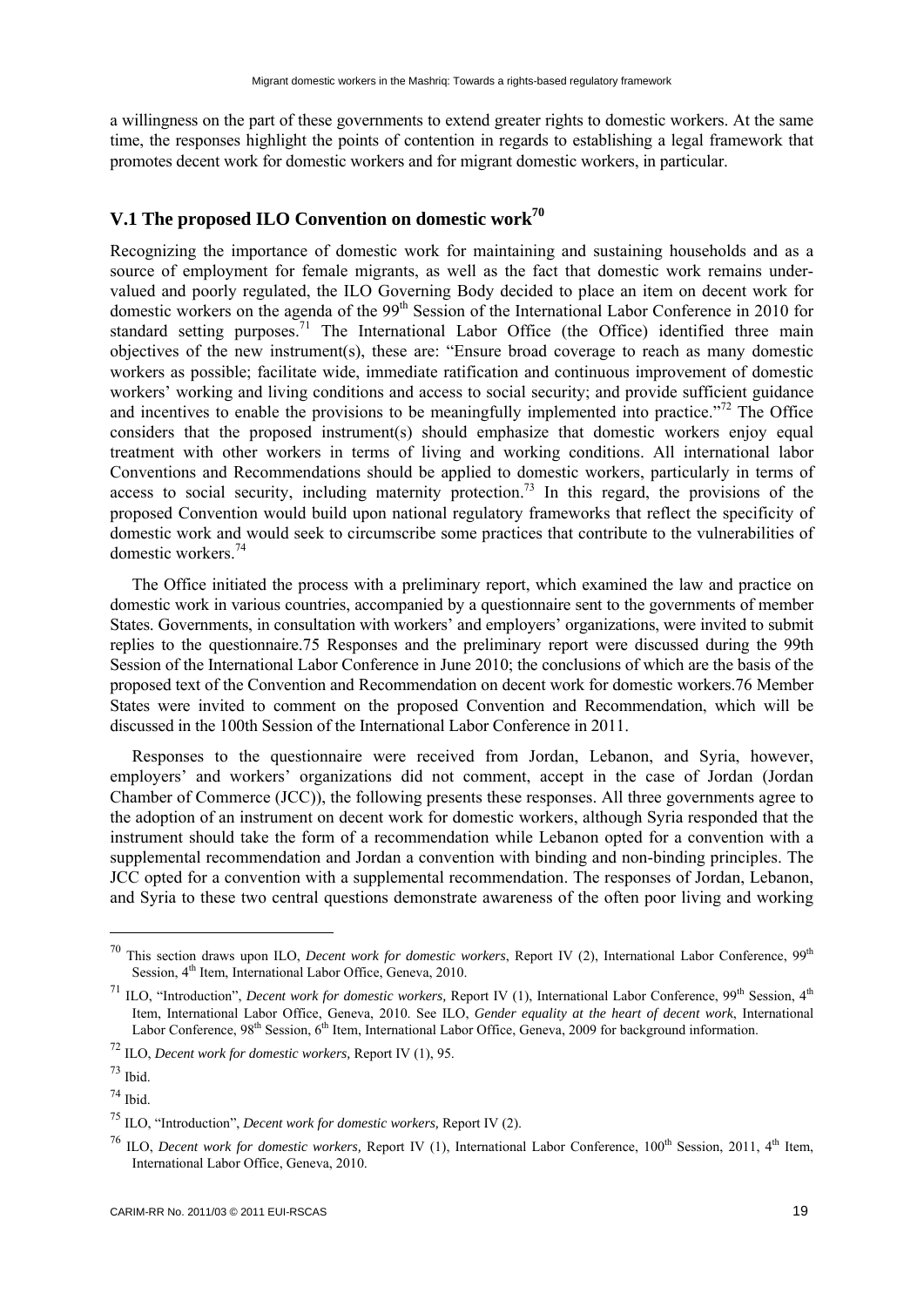conditions of domestic workers, as well as each country's commitment to a binding instrument. Responses by the three countries and to the one employers' organization to some key questions further indicate each country's willingness to promote decent work for domestic workers. Box 1 below lists key questions and responses by the three governments and the JCC:

## **Box 1. Responses on ILO questionnaire from Jordan, Lebanon and Syria**

#### **Qu. 7: instrument applies to all workers**

Jordan/Lebanon: Yes

Syria: No. Instrument should only apply to female domestic workers

JCC: It is important not to discriminate between workers and to ensure equality between national and migrant workers and men and women.

#### **Qu. 9(a) freedom of association and right to collective bargaining**

Lebanon: Yes

Jordan: No. The relationship between workers and employers is private, thus domestic workers should not be included in unions or associations.

JCC: Yes. See ILO Convention No. 98

#### **Qu.12(c) right to social security, including maternity protection**

Lebanon: Yes. The principle of reciprocity must be applied with regards to social security for migrant workers.

Jordan: No. A study is needed to determine the additional burden on employers since workers' contracts are of a limited duration.

Syria: Other. Would depend on recruitment conditions

JCC: Yes. Extensive studies should be carried out into social security for domestic workers, as their period of work is often of limited duration and such provisions would create an additional burden for employers.

#### **Qu.15 domestic workers enjoy minimum wage coverage**

Lebanon/Syria: Yes. Lebanon states that minimum wage should include in-kind payments. Syria minimum wage should be equal to the national minimum wage.

Jordan: No. This should be left to the discretion of the state.

JCC: No. The circumstances, interests and sovereign decisions of States vary regarding minimum wages.

### **Qu. 18 member States ensure domestic workers are not required to reside in the home of the employer**

Lebanon: Yes. Provided that it is specified in the employment contract

Jordan/Syria: No. Jordan states that a distinction should be made between national and migrant workers. JCC: No. Domestic workers must stay in the house, respect habits, traditions and religious beliefs, and are under the employer's responsibility and protection.

#### **Qu. 21 member States ensure domestic workers ensure that domestic workers are not bound to remain in the household during rest periods**

Syria: Yes

Lebanon/Jordan: No. Jordan states that this must be agreed upon by the parties, since it could negatively impact the employer's family.

JCC: No. To be agreed upon between the parties.

#### **Qu. 29 prohibit employers from keeping passport or identity documents of domestic workers**

Lebanon/Syria: Yes

Jordan: No. A text should be agreed upon that allows employers to keep these documents, provided that they are given back once the employee leaves work or finishes his/her contract.

JCC: No. Keeping these documents is necessary to prevent workers from running away or stealing, for example.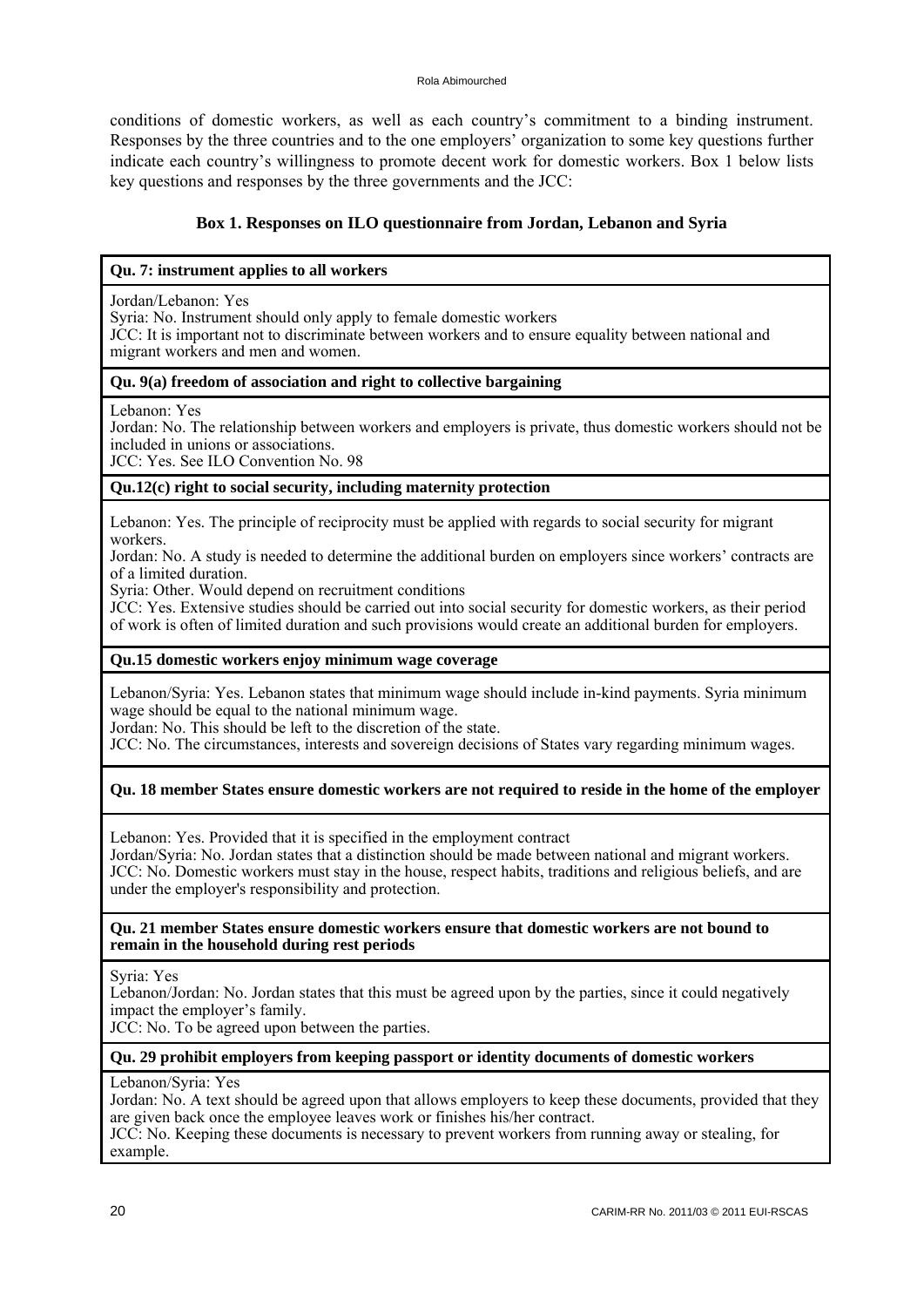<span id="page-25-0"></span>Surprisingly, Lebanon's responses seem to indicate a willingness to address some of the common problems MDWs confront, such as passport retention and the loss of the worker's regular status as soon as she leaves the house of her employer, despite the absence of these measures in current regulations or the Unified Contract. However, Lebanon in its response to specific recommendations given during its recent Universal Periodic Review did not support recommendations to revoke the sponsorship system and to extend the protection of the labor law to domestic workers.<sup>77</sup> On the other hand, Jordan's responses clearly indicate the reluctance of authorities to interfere in the relationship between employers and domestic workers, which is considered private because of the nature of this type of work. The responses also indicate the Jordanian government's desire to protect employers' interest in maintaining a relatively affordable and compliant workforce. At the same time, the JCC's responses are for the most part in-line with the Jordanian government's responses. The response of the JCC to question 29 on the prohibition of the retention of workers' passports and other identity documents is particularly troubling and highlights the need for a combination of advocacy for the rights of domestic workers and regulations to protect them.

In general, the responses of all three countries emphasize the main points of contention, namely, workers' freedom of movement, freedom of association, and the burden on the state and employers if social protection and maternity benefits were extended to domestic workers. Recommendations to strengthen protections of workers' rights within the different regulatory frameworks would need to address these points.

#### **VI. Conclusions and recommendations**

Countries in the Mashriq are at various stages in terms of regulating the employment of MDWs and responding to their vulnerabilities. On one end of the continuum is Jordan, which recently extended coverage of the labor law to domestic workers. At the other end is Syria; recognizing that its policy of prohibition failed to discourage Syrians from hiring foreign domestic workers, the Syrian government introduced new regulations to organize the recruitment and employment of these workers in 2001 and 2006. Lebanon occupies the middle of the continuum. Introduction of the Unified Contract in 2009 presents a positive, but small step, towards increasing protection for MDWs.

Yet these reforms are not enough to empower domestic workers to negotiate for better working conditions or claim their rights. Their exclusion from trade union membership and the lack of recognition of informal migrant associations contributes to their lack of "voice". While national NGOs have somewhat filled this voice vacuum, without the active participation of migrant domestic workers reforms have not adequately responded to their needs. The regulatory frameworks on the entry and stay of MDWs in each country continue to contribute to their vulnerability, as demonstrated in section IV. Immigration regulations give employers a great amount of control and responsibility over foreign domestic workers, since workers' presence in the destination country their employer. Additionally, exclusion or only partial inclusion of domestic workers under labor laws discriminates against workers in terms of access to social protection and other benefits, such as the right to join a union. Discriminatory practices during investigations and court proceedings discourage MDWs from seeking redress while encouraging unscrupulous employers and employment agents to act with impunity. An improved regulatory framework would need to tackle these key factors in migrant domestic workers' vulnerability, while also addressing the security and financial concerns of States in the region.

<sup>77</sup> Human Rights Council: *Draft report of the Working Group on the Universal Periodic Review – Lebanon*, A/HRC/WG.6/9/L.16, Geneva, 1-12 November 2010.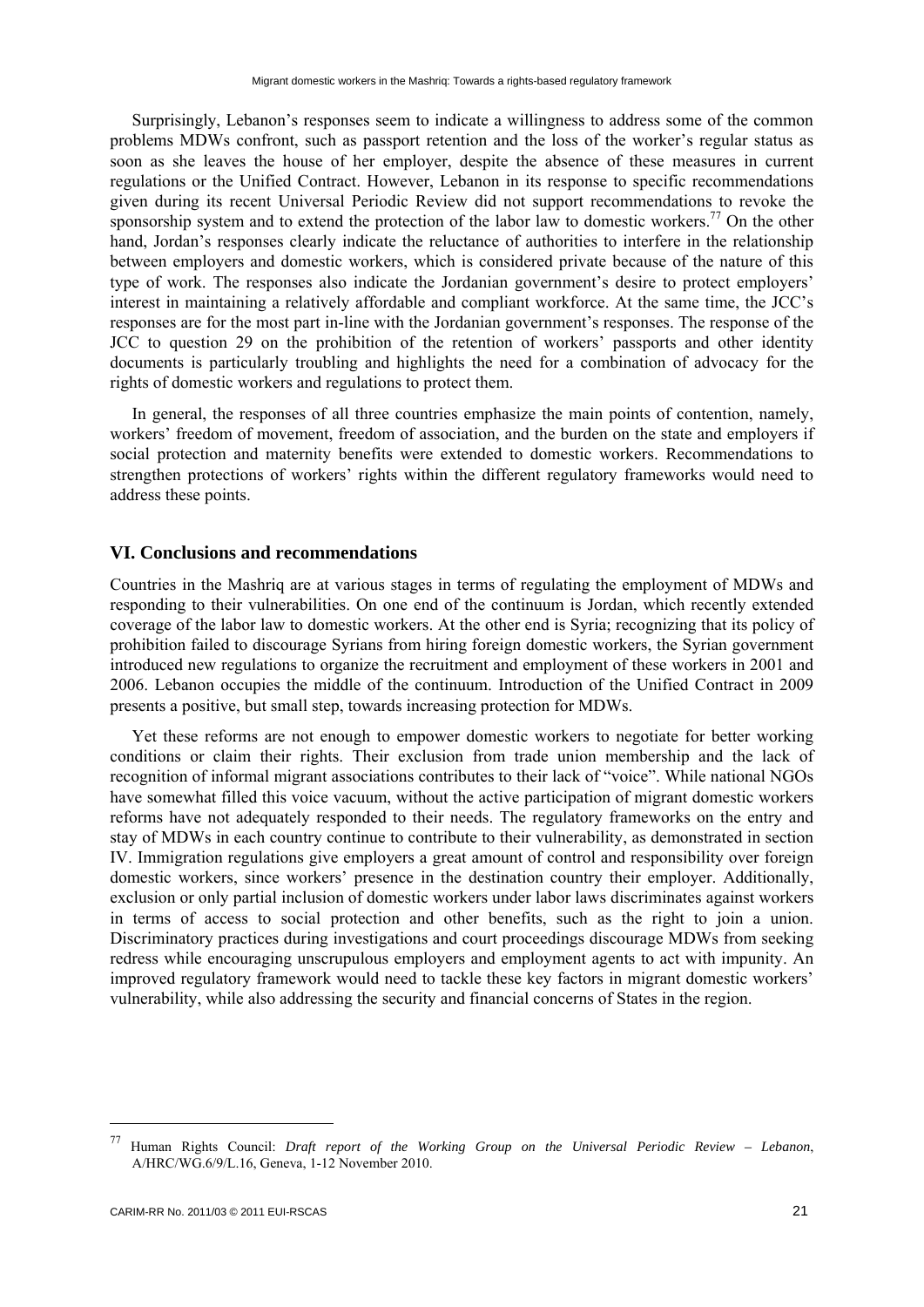# <span id="page-26-0"></span>**VI.1 Recommendations**

- **Include domestic workers under the labor law**. Domestic workers should benefit from provisions concerning minimum wage, occupational safety and health, access to social protection and association and collective bargaining rights. If special regulations are introduced to govern the employment of domestic workers, these regulations should be inline with the provisions of the labor law. Since the financial burden on the State and employers is a concern, reciprocity agreements with origin countries or a special insurance scheme could potentially lessen the burden on destination countries. Special tribunals or committees created to investigate and affirm allegations of abuse and mistreatment should not impose weaker sentences. Additionally, the Ministry of Labor and not the Ministry of Interior (or General Security) should be the main agency overseeing complaints submitted by employers and MDWs.
- **Introduce a unified employment contract or review existing ones to ensure that provisions are inline with labor law regulations**. Contracts should include a minimum wage and delineate living and work conditions and the duties to be carried out by the worker. Vague language that relate to the responsibilities of the work, such as clauses that charge the worker to complete her duties in accordance to the values of the host country, should be avoided.
- **Revoke the sponsorship system**. A major factor in MDWs' vulnerability to exploitation is her dependence upon her employer for her legal presence in the country. Regulations should decriminalize workers who run away because of violations and abuse, as well as those who have sponsors but do not live with them. Migrant communities in the three countries exist; the sponsorship system does not effectively prevent communities from forming but instead encourages limitations on workers' freedom of movement and association as well as situations of forced labor and/or trafficking.
- **Increase oversight on the operations of PEAs**. In Jordan tougher regulations concerning issuing and renewal of licenses for agencies could provide a good example. A lack of oversight may also be due to limited capacities of Ministries in the region. Outside support may be needed for hiring and training labor inspectors effectively oversee the operations of agencies and ensure compliance with the regulations as well as respect for workers' rights and promoting ratification of Private Employment Agencies Convention, 181 (1997), which provides a normative framework.
- **Strengthen penalties against employers and agents who commit violations**. Tougher penalties against abusive employers introduced in Singapore may serve as a model for countries in the Mashriq. Tougher penalties could discourage employers from acting with impunity. At the same time, efforts should be made to ensure MDWs' access to courts to challenge exploitation and abuse. Strengthening of the labor inspectorate and training inspectors on the problems and constraints facing domestic workers could ensure that violations are addressed and workers can access justice.
- **Grant temporary residence to MDWs who file complaints against their employers in court**. Granting temporary residence to MDWs would encourage more workers to seek redress for violations and protect those who do decide to file a complaint in court.
- **Promote the principles of non-discrimination and gender equality in government institutions and among front line officials**. Training of judges, police, ministry officials, and others on human rights, gender and migration could help combat discrimination against MDWs in investigations and other proceedings.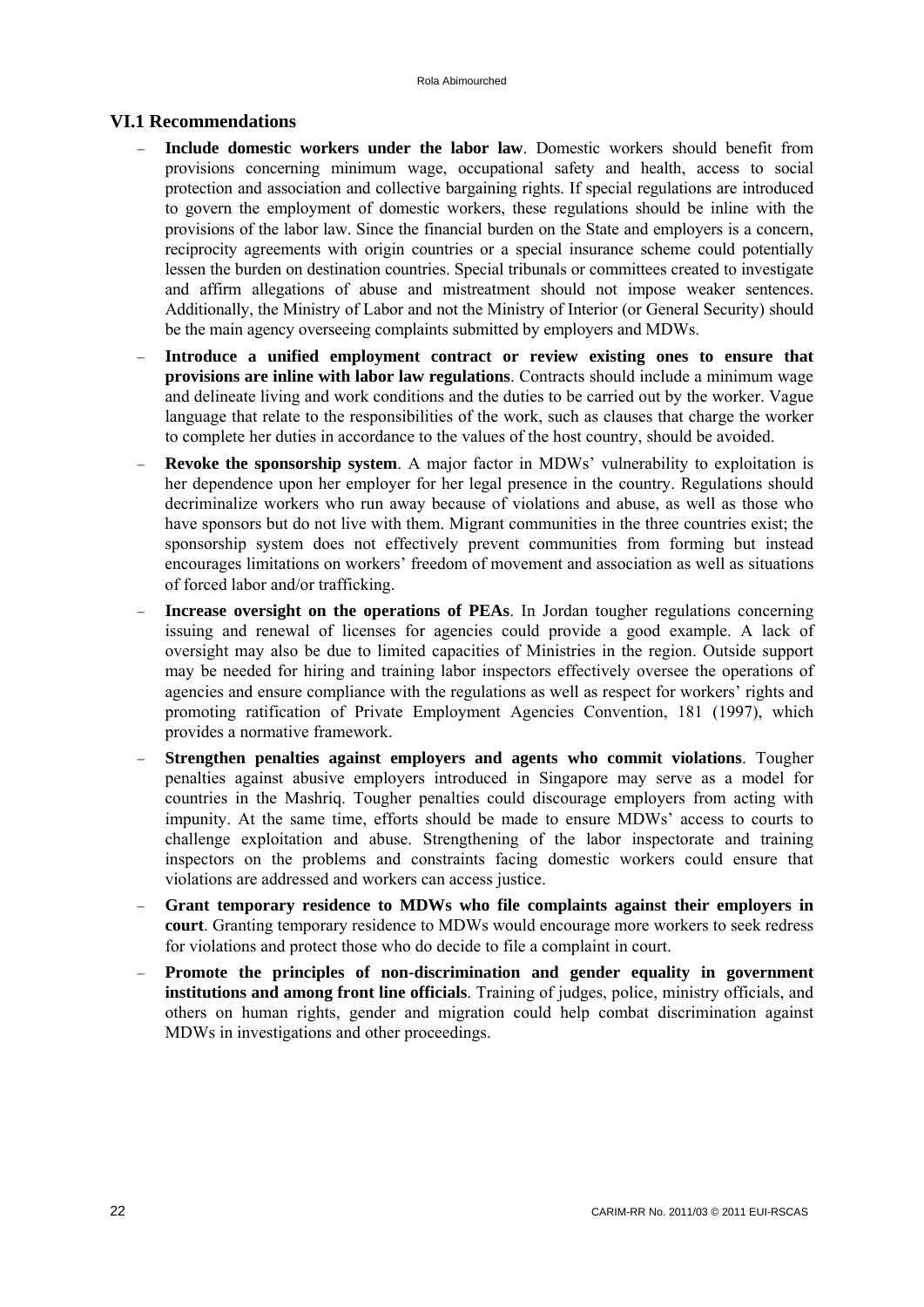#### <span id="page-27-0"></span>**References**

Hashemite Kindgom of Jordan, Ministry of Labor. Regulation for Organizing Recruitment and Employment of Non-Jordanian Household Workers by Private Agencies Issued Pursuant to Paragraph(C) of the Tenth Article of Labour Law No. 8 of 1996 and Its Amendments. Amman, Jordan, 1996.

\_\_\_\_\_\_\_\_\_\_\_. Regulations for Agencies Licensing Procedures and Conditions Related to The Recruitment and Employment Agencies of Non-Jordanian Domestic Workers, and the Specification of the Commitments in Their Regard as well as Levied Fees Issued as Per Article (10) of Regulation No. 3 of 2003. Amman, Jordan, 2003.

- \_\_\_\_\_\_\_\_\_\_\_. Special Working Contract for non-Jordanian Domestic Workers, Amman, 2003.
- The Jordanian Labor Law, No. 8, 1996, article 3, section B and Regulation of Workers in Homes, Home Kitchens and Gardens, and their Like,
- Gazette Official the in published 90, .No] نظام العاملين في المنازل وطھاتھا وبستانييھا ومن في حكمھم] No. 4989, 2009.
- Memorandum of Understanding between the government of the Democratic Socialist Republic of Sri Lanka and Jordan, 7 February 2006.
- Agreement on manpower between the government of the Republic of the Philippines and the government of the Hashemite Kingdom of Jordan, 2006.
- Memorandum of Understanding between the government of the Hashemite Kingdom of Jordan and the government of the Republic of Indonesia on the placement and protection of Indonesian domestic workers, 27 June 2009.
- Ministry of Interior Affairs and Internal Security Forces Decree No. 29/KN concerning provisions for the entry of female migrant workers and their stay at their employers' houses, and Arab and foreign nannies. Al Jarida Al Rasmiyah, Syria, 2007-04-18, Vol. 1, No. 16, pp. 878-879
- Ministry of Internal Security Forces Decree No. 333, preventing the changing of jobs and employers of foreign employees such as nannies or housemaids without prior approval from the Department of Immigration and Passports. Al Jarida Al Rasmiyah, Syria, 2006-08-09, Vol. 1, No. 31, p. 1733

Syrian Arab Republic. Regulation governing Private Agencies for the Recruitment and Employment of Non-Syrian Female Domestic Workers and Nannies (Act No. 81 2006).

Republic of Lebanon. Ministry of Labor: Decision 1/13, "Regulation of the work of recruitment agencies for workers in domestic service", 2009.

\_\_\_\_\_\_\_\_\_\_\_. "Draft law on regulation of decent work for workers in domestic service", Beirut, 10 [مشروع قانون يتعاق بتنظيم العمل الالئق للعاملين في الخدمة المنزلية] 2010. February

Amnesty International. (2010) Amnesty International Report 2010 – Jordan, 28 May.

- Calandruccio, Guisippi. (2005) "A Review of Recent Research on Human Trafficking the Middle East", International Migration 43, 1/2: 267-299.
- Cholewinski, Ryszard and Kristine Touzenis. (2009) "Irregular migration into and through Southern and Eastern Mediterranean countries: Legal perspectives", CARIM Analytic and Synthetic Notes 2009/01, European University Institute, Robert Schuman Centre for Advanced Studies.
- Esim, Simel and Monica Smith. (2004) Gender and Migration in the Arab World: the Case of Domestic Workers. Beirut: International Labor Organization.